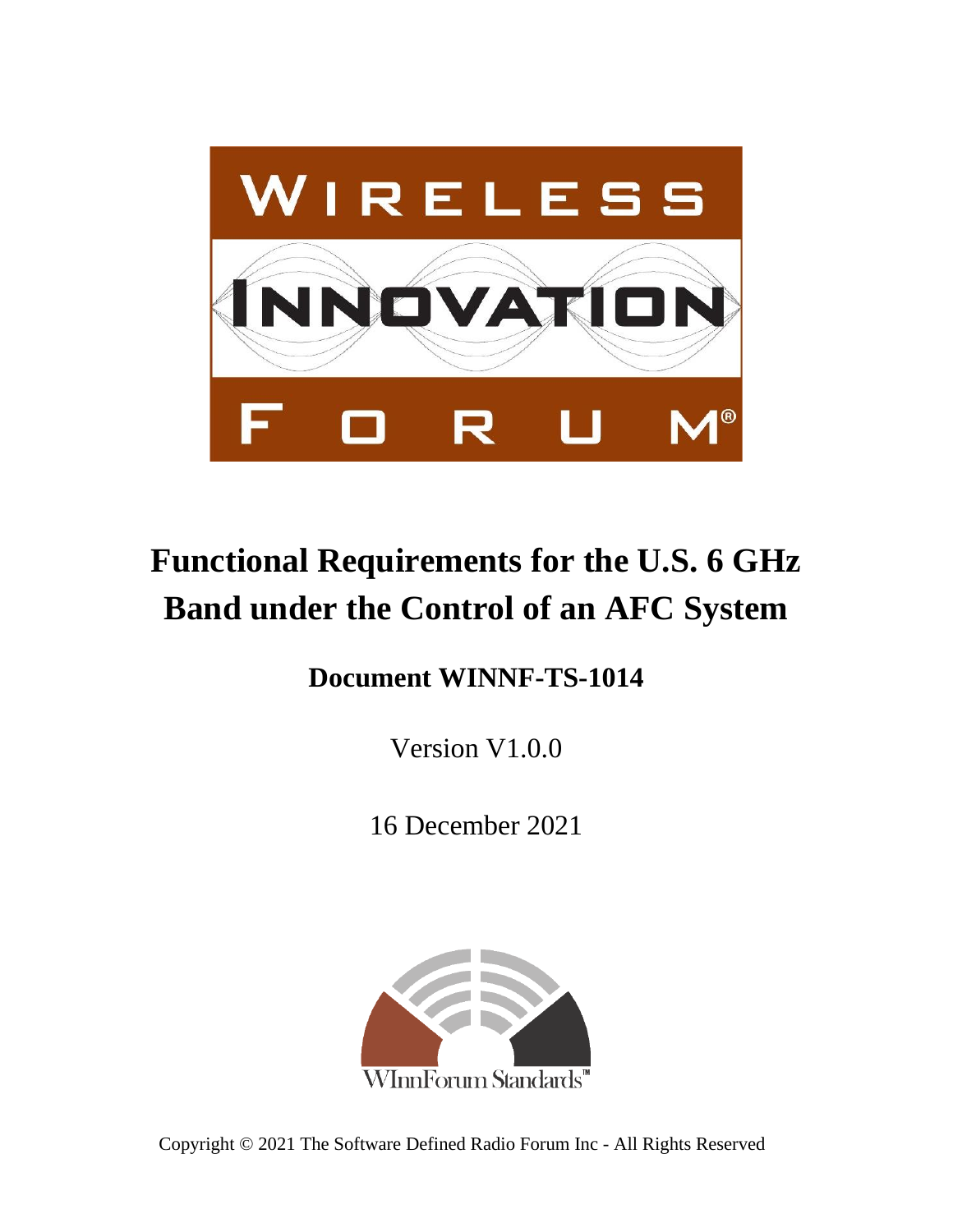



## **TERMS, CONDITIONS & NOTICES**

This document has been prepared by the 6 GHz Committee Functional Specification WG to assist The Software Defined Radio Forum Inc. (or its successors or assigns, hereafter "the Forum"). It may be amended or withdrawn at a later time and it is not binding on any member of the Forum or of the 6 GHz Committee Functional Specification WG.

Contributors to this document that have submitted copyrighted materials (the Submission) to the Forum for use in this document retain copyright ownership of their original work, while at the same time granting the Forum a non-exclusive, irrevocable, worldwide, perpetual, royalty-free license under the Submitter's copyrights in the Submission to reproduce, distribute, publish, display, perform, and create derivative works of the Submission based on that original work for the purpose of developing this document under the Forum's own copyright.

Permission is granted to the Forum's participants to copy any portion of this document for legitimate purposes of the Forum. Copying for monetary gain or for other non-Forum related purposes is prohibited.

The Forum draws attention to the fact that it is claimed that compliance with this specification may involve the use of a patent ("IPR") concerning [section of Specification]. The Forum takes no position concerning the evidence, validity or scope of this IPR.

The holder of this IPR has assured the Forum that it is willing to license all IPR it owns and any third party IPR it has the right to sublicense which might be infringed by any implementation of this specification to the Forum and those licensees (members and non-members alike) desiring to implement this specification. Information may be obtained from:

Qualcomm Incorporated 5775 Morehouse Drive San Diego, CA 92121

Attention is also drawn to the possibility that the Forum shall not be responsible for identifying any or all such IPR.

THIS DOCUMENT IS BEING OFFERED WITHOUT ANY WARRANTY WHATSOEVER, AND IN PARTICULAR, ANY WARRANTY OF NON-INFRINGEMENT IS EXPRESSLY DISCLAIMED. ANY USE OF THIS SPECIFICATION SHALL BE MADE ENTIRELY AT THE IMPLEMENTER'S OWN RISK, AND NEITHER THE FORUM, NOR ANY OF ITS MEMBERS OR SUBMITTERS, SHALL HAVE ANY LIABILITY WHATSOEVER TO ANY IMPLEMENTER OR THIRD PARTY FOR ANY DAMAGES OF ANY NATURE WHATSOEVER, DIRECTLY OR INDIRECTLY, ARISING FROM THE USE OF THIS DOCUMENT.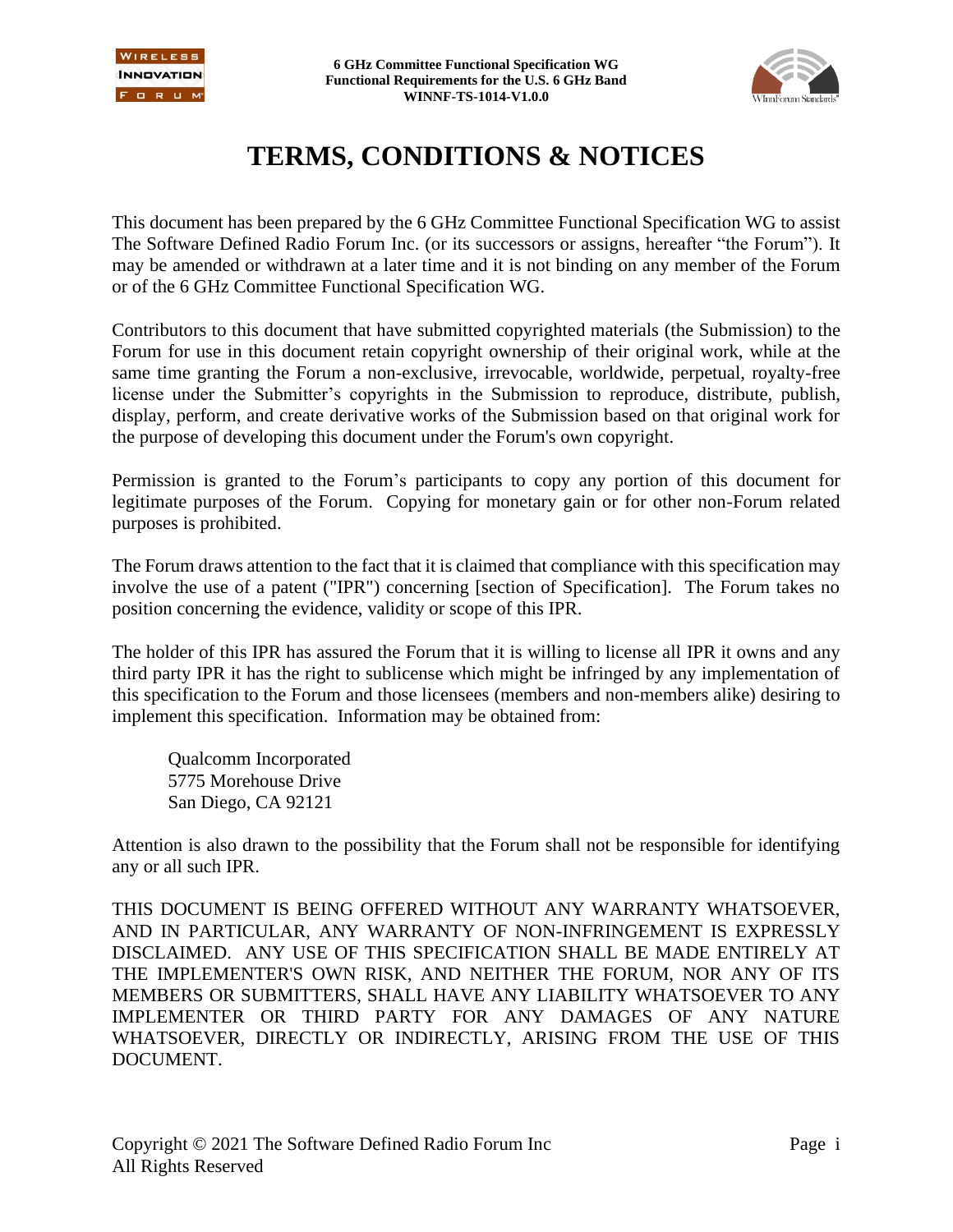

Recipients of this document are requested to submit, with their comments, notification of any relevant patent claims or other intellectual property rights of which they may be aware that might be infringed by any implementation of the specification set forth in this document, and to provide supporting documentation.

This document was developed following the Forum's policy on restricted or controlled information (Policy 009) to ensure that that the document can be shared openly with other member organizations around the world. Additional Information on this policy can be found here: [http://www.wirelessinnovation.org/page/Policies\\_and\\_Procedures](http://www.wirelessinnovation.org/page/Policies_and_Procedures)

Although this document contains no restricted or controlled information, the specific implementation of concepts contain herein may be controlled under the laws of the country of origin for that implementation. Readers are encouraged, therefore, to consult with a cognizant authority prior to any further development.

Wireless Innovation Forum ™ and SDR Forum ™ are trademarks of the Software Defined Radio Forum Inc.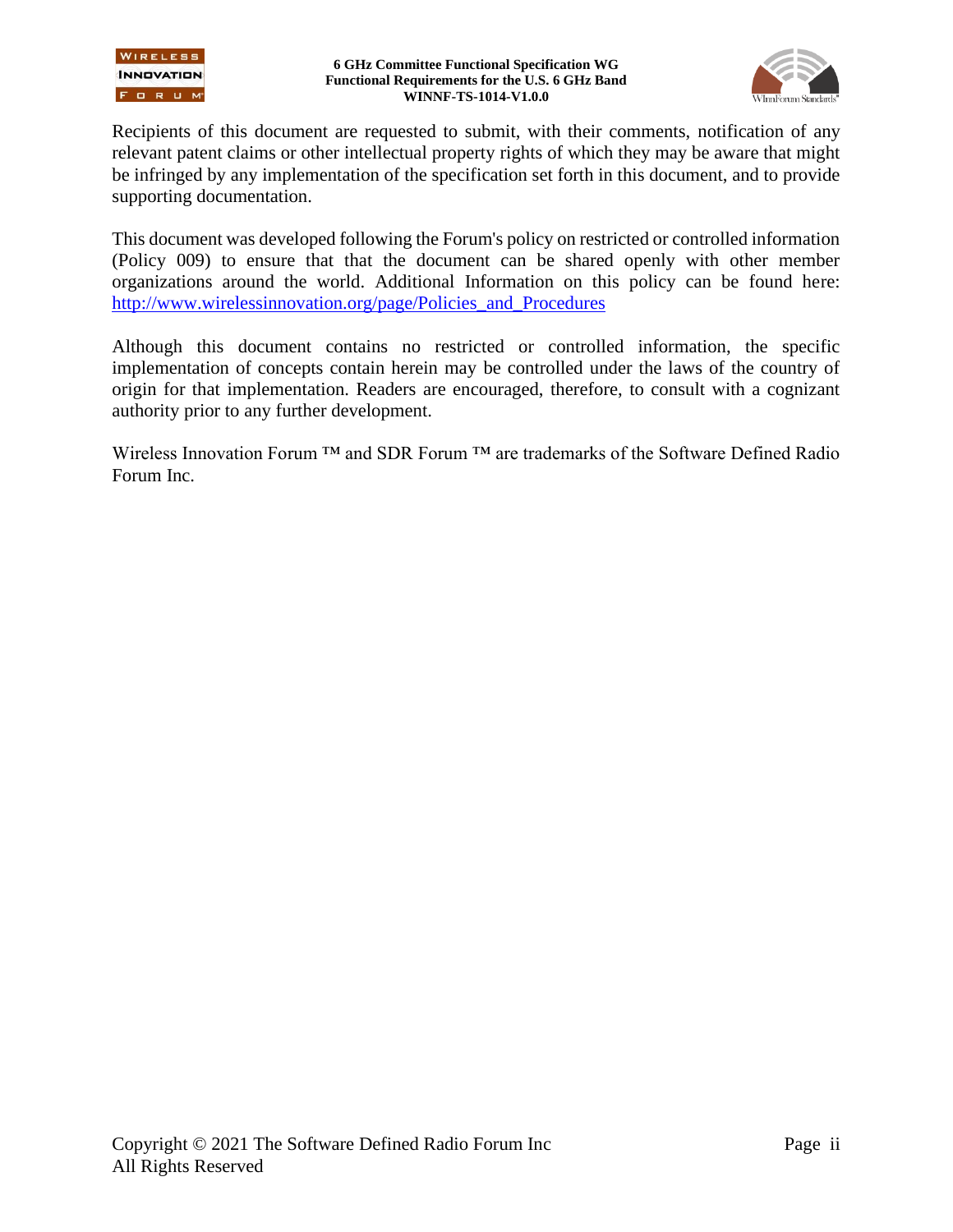



## **Table of Contents**

| $\mathbf{1}$   |       |                                                                                  |  |
|----------------|-------|----------------------------------------------------------------------------------|--|
| $\mathfrak{L}$ |       |                                                                                  |  |
|                | 2.1   |                                                                                  |  |
|                | 2.2   |                                                                                  |  |
|                |       |                                                                                  |  |
|                | 3.1   |                                                                                  |  |
|                | 3.1.1 |                                                                                  |  |
|                | 3.1.2 |                                                                                  |  |
|                | 3.2   |                                                                                  |  |
|                | 3.3   |                                                                                  |  |
| 4              |       |                                                                                  |  |
| 5              |       |                                                                                  |  |
|                | 5.1   |                                                                                  |  |
|                | 5.2   |                                                                                  |  |
|                | 5.3   |                                                                                  |  |
| 6              |       |                                                                                  |  |
|                | 6.1   |                                                                                  |  |
| $\tau$         |       |                                                                                  |  |
|                | 7.1   |                                                                                  |  |
|                | 7.2   | Determination of Available Frequencies and the Maximum Permissible Power 15      |  |
|                | 7.3   |                                                                                  |  |
|                | 7.4   |                                                                                  |  |
| 8              |       |                                                                                  |  |
|                | 8.1   |                                                                                  |  |
| 9              |       |                                                                                  |  |
|                | 9.1   |                                                                                  |  |
|                | 9.2   |                                                                                  |  |
|                | 9.3   |                                                                                  |  |
|                |       |                                                                                  |  |
|                | A.1   |                                                                                  |  |
|                | A.1.1 |                                                                                  |  |
|                |       | A.2 Use for Operations not impacting Part 15 Subpart E Regulatory Compliance21   |  |
|                | A.2.1 |                                                                                  |  |
|                | A.2.2 |                                                                                  |  |
|                | A.3   | Use for Operations that could impact Part 15 Subpart E Regulatory Compliance21   |  |
|                |       |                                                                                  |  |
|                | B.1   |                                                                                  |  |
|                |       | Annex C (Informative): AFC System Operator Certification Procedure Information23 |  |
|                |       |                                                                                  |  |
|                |       |                                                                                  |  |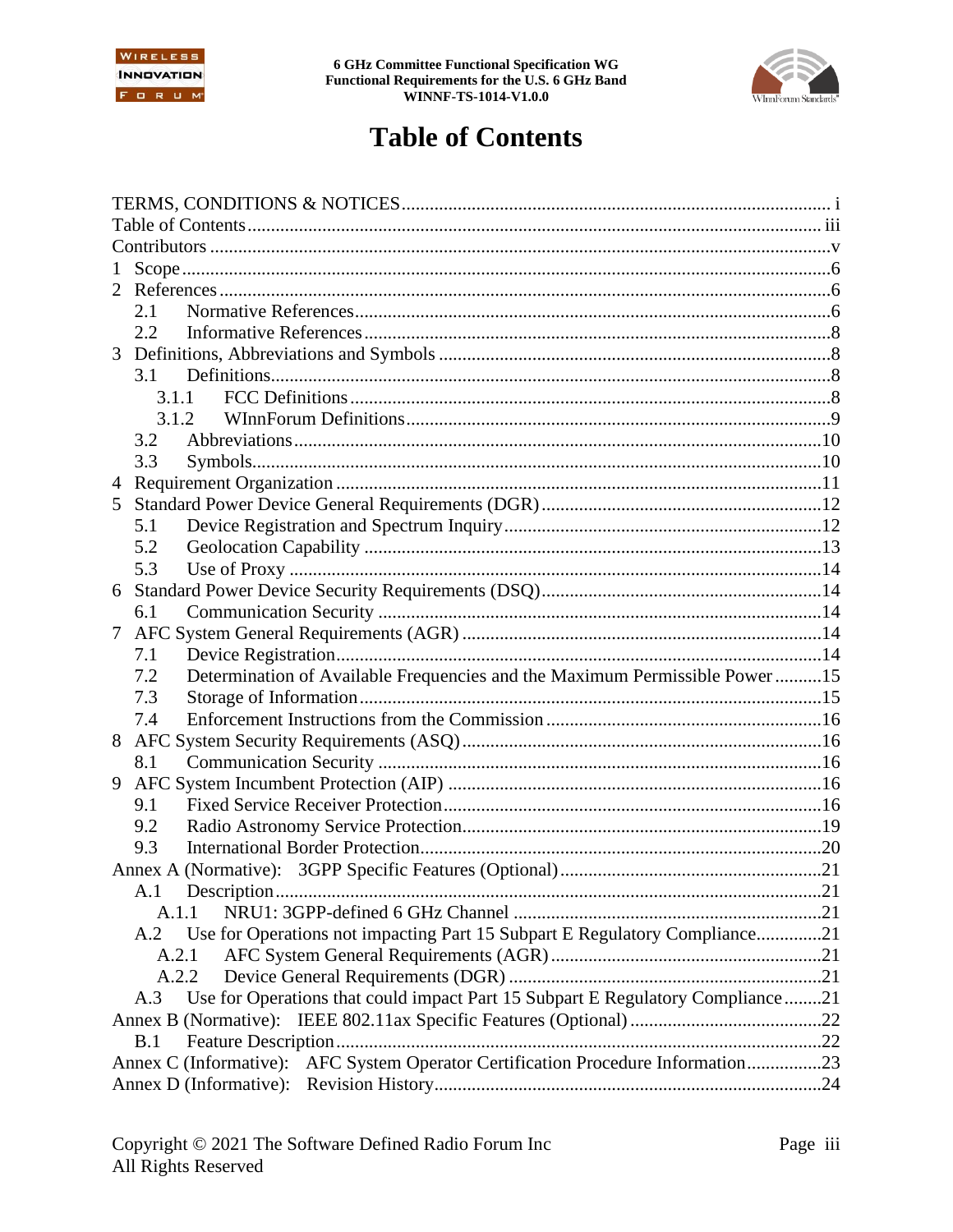



## **List of Tables**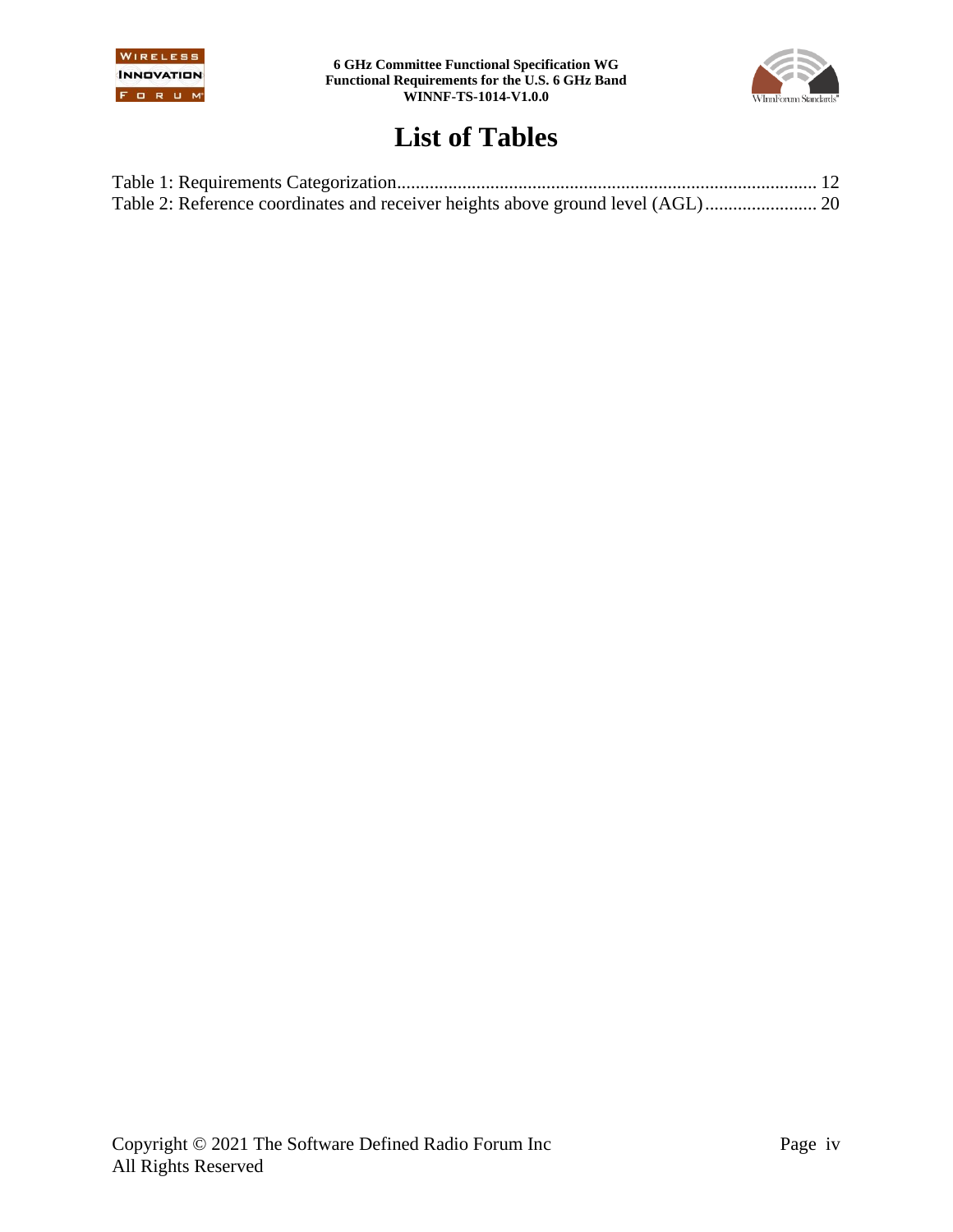

**6 GHz Committee Functional Specification WG Functional Requirements for the U.S. 6 GHz Band WINNF-TS-1014-V1.0.0**



## **Contributors**

The following individuals made significant contributions to this document:

Group Chair: Navin Hathiramani (Nokia)

Editor: Sho Furuichi (Sony)

Other Member Representatives:

- Aruba: Chuck Lukaszewski, Stuart Strickland
- AT&T: Tom Willis
- Cisco: Peter Ecclesine
- CommScope: Mark Gibson, Peter Young
- Ericsson: Virgil Cimpu, Christopher Richards
- Google: Andrew Clegg, Kate Harrison, Yi Hsuan
- NCTA: Andy Scott
- Qualcomm: Tevfik Yucek
- RED Technologies: Thomas Hervier, Meryem Messaoudi, Christophe Le Thierry
- Sony: Naotaka Sato, Yusuke Tanaka
- WISPA: Fred Goldstein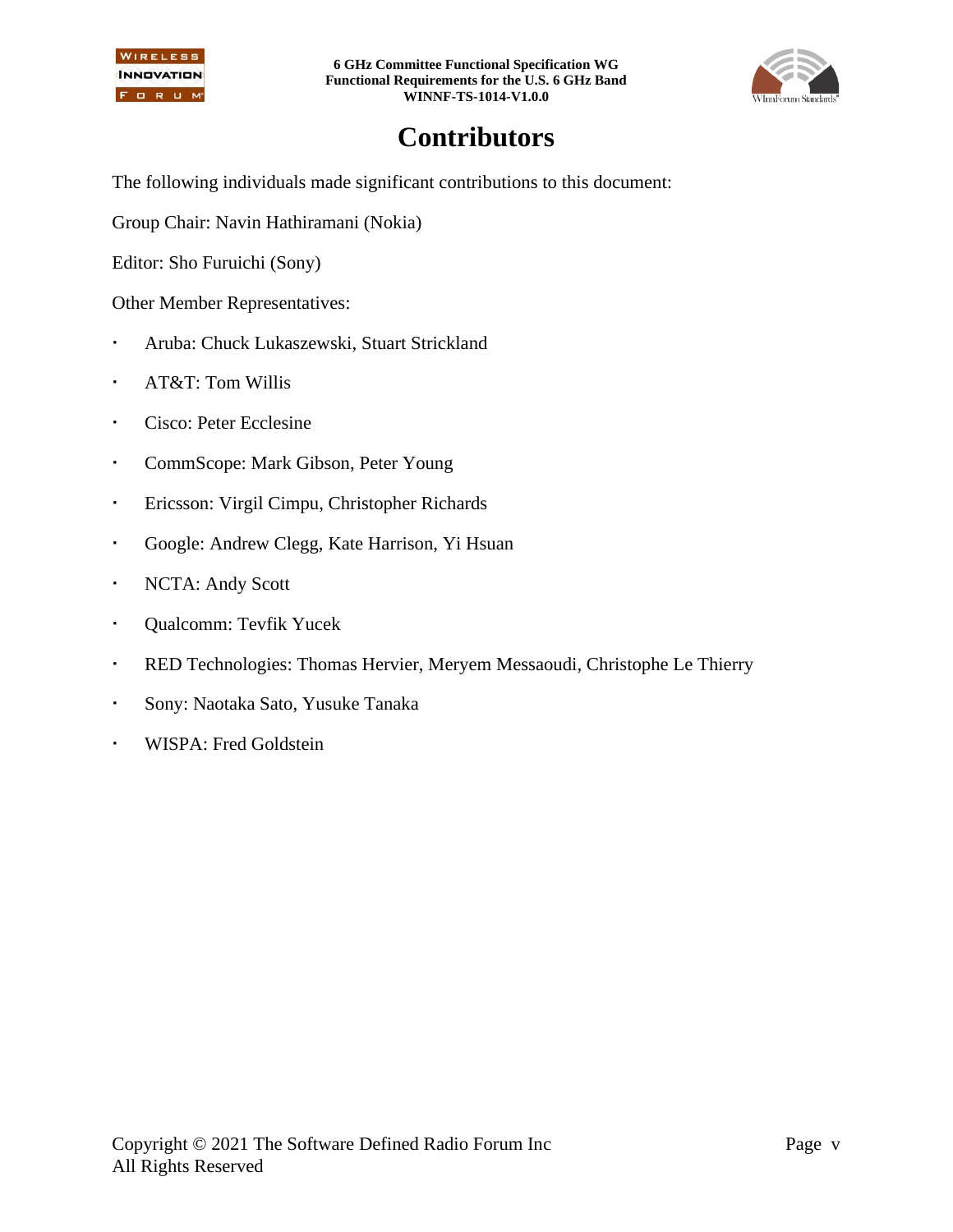

## **Functional Requirements for the U.S. 6 GHz Band under the Control of an AFC System**

## **1 Scope**

The scope of this technical specification is to define the functional requirements for the AFC System, AFC System Operator, Standard Power Access Points, Fixed Client Devices and Proxies and to specify the necessary standards to enable test and certification procedures for a properly functioning environment in the 6 GHz band. The functional requirements specified in this specification are based on Federal Communications Commission (FCC) rules governing the use of 6 GHz band subject to the control of an AFC System, which are codified in Part 15 Subpart E of Title 47 the U.S. Code of Federal Regulations [\[n.1\]](#page-7-0) adopted in the 2021.

The requirements captured in this specification, outside of the normative annexes, are described in a technology neutral manner and applicable for any unlicensed wireless communication technology operating in the 6 GHz band under the Part 15 Subpart E rules in the 6 GHz band. This specification will be further extended to include the following topics in different normative annexes.

- Technology-neutral optional features and the requirements for those features that are not required to be tested for FCC certification;
- Technology-specific optional features and the requirements for those features that are required to be tested for FCC certification if implemented by an AFC System, a Standard Power Access Point or a Fixed Client Device; and,
- Technology-specific optional features and the requirements for those features that are not required to be tested for the FCC certification.

The FCC's Part 15 Subpart E rules will hereafter be referred to as "the FCC Rules", "the Rules" or "Part 15" and reference to specific items in the rules will be given in the form of, for example, 15.407(k)(16) if from Part 15.

- NOTE 1: Not all the 6 GHz-specific rules are captured in this specification as this document is not a comprehensive list of requirements for the implementation or operation of an AFC System, Standard Power Access Point or Fixed Client Device. AFC System operation, components and/or devices, as applicable, are expected to comply with the rules that are not considered in this specification.
- NOTE 2: Unless otherwise specified, "Standard Power Access Point" and "Fixed Client Device" are collectively referred to as "Standard Power Device" in this document.

### **2 References**

#### **2.1 Normative References**

The following referenced documents are necessary for the application of the present document.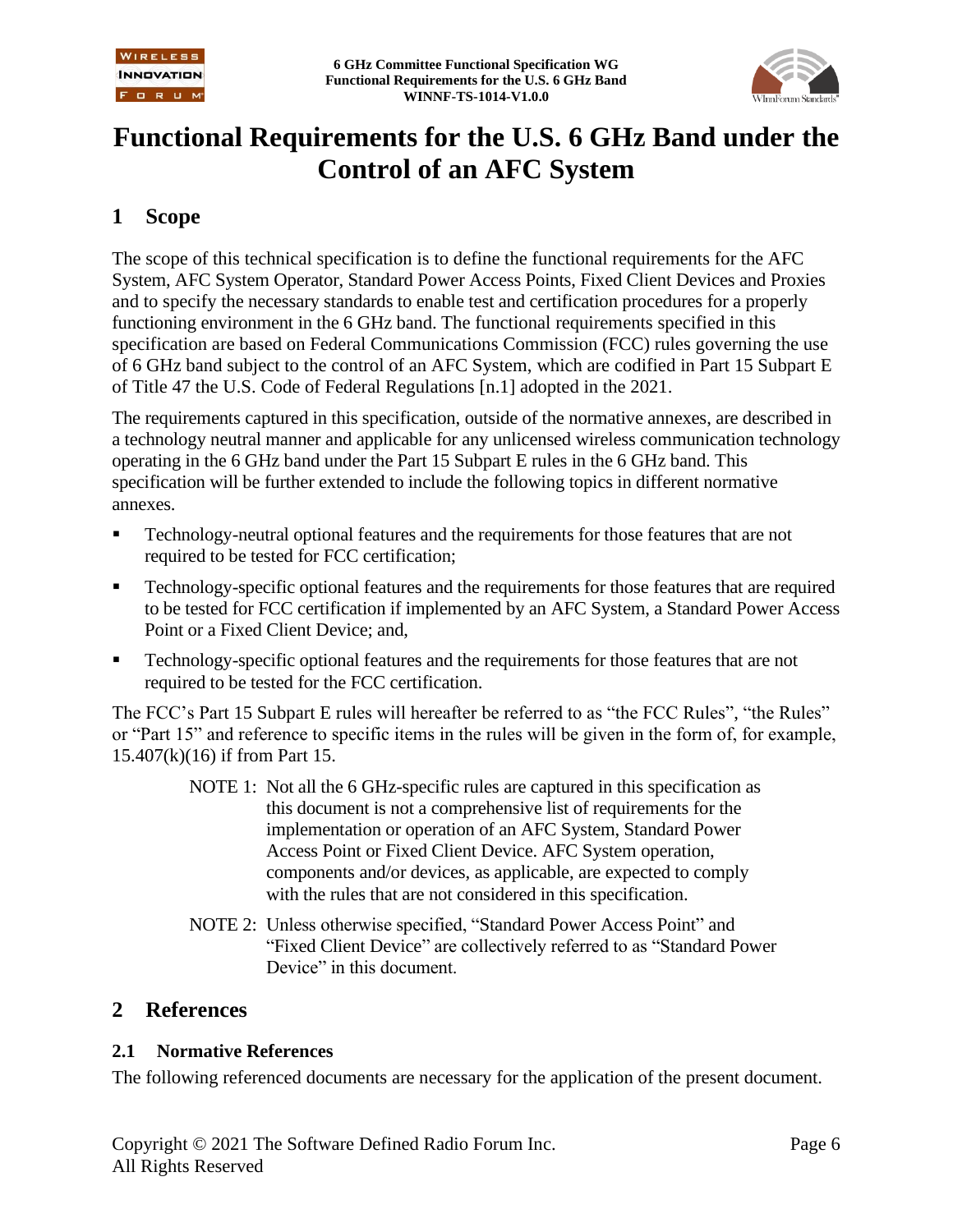

- <span id="page-7-0"></span>[n.1] Title 47, Code of Federal Regulations, Part 15 Subpart E - Unlicensed National Information Infrastructure Devices, available at: <https://ecfr.federalregister.gov/current/title-47/chapter-I/subchapter-A/part-15/subpart-E>
- <span id="page-7-1"></span>[n.2] RFC-2119, "Key words for use in RFCs to Indicate Requirement Levels", March 1997. Available at:<https://tools.ietf.org/html/rfc2119>
- <span id="page-7-5"></span>[n.3] Federal Communications Commission, Unlicensed Use of the 6 GHz Band Report and Order and Further Notice of Proposed Rulemaking ET Docket No. 18-295; GN Docket No. 17-183, available at: [https://docs.fcc.gov/public/attachments/FCC-20-51A1\\_Rcd.pdf](https://docs.fcc.gov/public/attachments/FCC-20-51A1_Rcd.pdf)
- <span id="page-7-6"></span>[n.4] P. Kyösti et al., "WINNER II channel models", IST-4-027756 WINNER II Deliverable D1.1.2, 2008, available at: [https://www.cept.org/files/8339/winner2%20-](https://www.cept.org/files/8339/winner2%20-%20final%20report.pdf) [%20final%20report.pdf](https://www.cept.org/files/8339/winner2%20-%20final%20report.pdf)
- <span id="page-7-7"></span>[n.5] NTIA – ITS Irregular Terrain Model (ITM) (Longley-Rice) (20MHz-20 GHz), available at: <http://www.its.bldrdoc.gov/resources/radio-propagation-software/itm/itm.aspx>
- <span id="page-7-8"></span>[n.6] ITU-R P.2108: Prediction of clutter loss [\(P.2108-0 \(06/2017\)\)](https://www.itu.int/rec/R-REC-P.2108/recommendation.asp?lang=en&parent=R-REC-P.2108-0-201706-I), available at <https://www.itu.int/rec/R-REC-P.2108/en>
- <span id="page-7-9"></span>[n.7] ITU-R P.452: Prediction procedure for the evaluation of interference between stations on the surface of the Earth at frequencies above about 0.1 GHz (P.452-16 (07/2015)), available at <https://www.itu.int/rec/R-REC-P.452-16-201507-I/en>
- <span id="page-7-10"></span>[n.8] Federal Communications Commission, "Unlicensed Use of the 6 GHz Band; Review of the Commission's Rules Governing the 896-901/935-940 MHz Band", Federal Register / Vol. 86, No. 32, available at: [https://www.federalregister.gov/documents/2021/02/19/2021-00782/unlicensed-use-of](https://www.federalregister.gov/documents/2021/02/19/2021-00782/unlicensed-use-of-the-6-ghz-band-review-of-the-commissions-rules-governing-the-896-901935-940-mhz)[the-6-ghz-band-review-of-the-commissions-rules-governing-the-896-901935-940-mhz](https://www.federalregister.gov/documents/2021/02/19/2021-00782/unlicensed-use-of-the-6-ghz-band-review-of-the-commissions-rules-governing-the-896-901935-940-mhz)
- <span id="page-7-2"></span>[n.9] RFC-2616, "Hypertext Transfer Protocol -- HTTP/1.1", Fielding, Gettys, Mogul, Frystyk, Masinter, Leach and Berners-Lee, June 1999.
- <span id="page-7-3"></span>[n.10] RFC-5246, "The Transport Layer Security (TLS) Protocol Version 1.2", Dierks and Rescorla, August 2008.
- <span id="page-7-4"></span>[n.11] RFC-8446, "The Transport Layer Security (TLS) Protocol Version 1.3", E. Rescorla and Mozilla, August 2018
- <span id="page-7-11"></span>[n.12] 3GPP TS 38.101-1, "NR; User Equipment (UE) radio transmission and reception; Part 1: Range 1 Standalone", available at: [https://portal.3gpp.org/desktopmodules/Specifications/SpecificationDetails.aspx?specific](https://portal.3gpp.org/desktopmodules/Specifications/SpecificationDetails.aspx?specificationId=3283) [ationId=3283](https://portal.3gpp.org/desktopmodules/Specifications/SpecificationDetails.aspx?specificationId=3283)
- <span id="page-7-12"></span>[n.13] 3GPP TS 38.104, "NR; Base Station (BS) radio transmission and reception", available at: [https://portal.3gpp.org/desktopmodules/Specifications/SpecificationDetails.aspx?specific](https://portal.3gpp.org/desktopmodules/Specifications/SpecificationDetails.aspx?specificationId=3202) [ationId=3202](https://portal.3gpp.org/desktopmodules/Specifications/SpecificationDetails.aspx?specificationId=3202)
- <span id="page-7-13"></span>[n.14] Wi-Fi Alliance AFC System to AFC Device Interface Specification, available at: <https://www.wi-fi.org/file/afc-system-to-afc-device-interface-specification>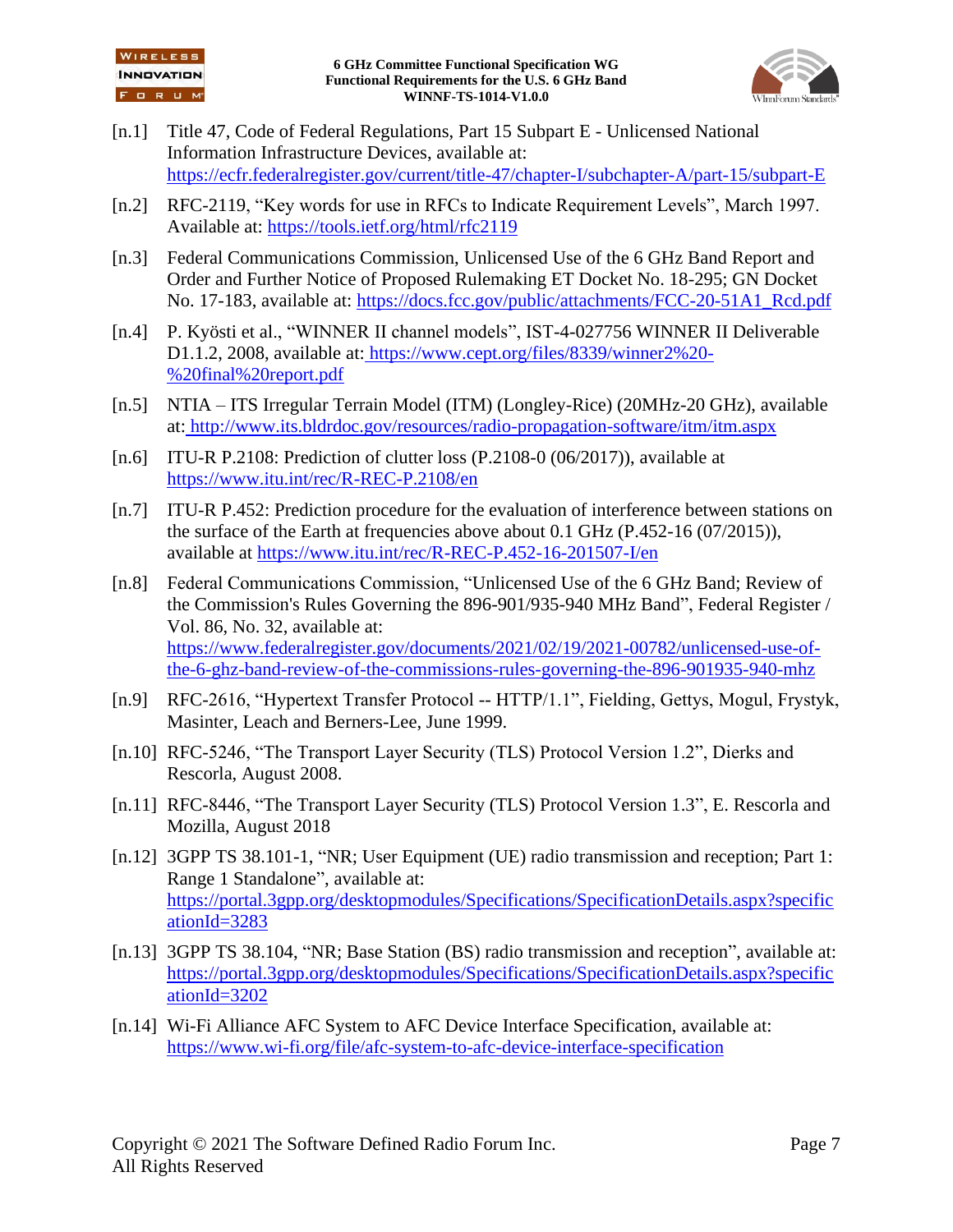

#### **2.2 Informative References**

The following referenced documents are not necessary for the application of the present document, but they assist the reader with regard to a particular subject area.

- <span id="page-8-0"></span>[i.1] RFC-8996, "Deprecating TLS 1.0 and TLS 1.1", K. Moriarty, CIS, S. Farrell, Trinity College Dublin, March 2021
- <span id="page-8-1"></span>[i.2] NIST Special Publication 800-52 Revision 2, "Guidelines for the Selection, Configuration, and Use of Transport Layer Security (TLS) Implementations", August 2019, available at:<https://doi.org/10.6028/NIST.SP.800-52r2>
- <span id="page-8-2"></span>[i.3] RFC-7525, "Recommendations for Secure Use of Transport Layer Security (TLS) and Datagram Transport Layer Security (DTLS)", Y. Sheffer, Intuit, R. Holz, NICTA, P. Saint-Andre, &yet, May 2015
- <span id="page-8-5"></span>[i.4] IEEE Std 802.11ax<sup>TM</sup>-2021, "IEEE Standard for Information Technology--Telecommunications and Information Exchange between Systems Local and Metropolitan Area Networks--Specific Requirements Part 11: Wireless LAN Medium Access Control (MAC) and Physical Layer (PHY) Specifications Amendment 1: Enhancements for High-Efficiency WLAN", May 2021.
- <span id="page-8-4"></span>[i.5] TIA-10 (2019 Edition), "Interference Criteria for Microwave Systems", The Telecommunications Industry Association
- <span id="page-8-3"></span>[i.6] ITU Recommendation ITU-R F.758-7, "System parameters and considerations in the development of criteria for sharing or compatibility between digital fixed wireless systems in the fixed service and systems in other services and other sources of interference".
- <span id="page-8-6"></span>[i.7] Federal Communications Commission, "The Commission Begins The Process For Authorizing 6 GHz Band Automated Frequency Coordination Systems", FCC 21-100, available at:<https://ecfsapi.fcc.gov/file/09281454120568/FCC-21-100A1.pdf>

## **3 Definitions, Abbreviations and Symbols**

#### **3.1 Definitions**

#### *3.1.1 FCC Definitions*

The Wireless Innovation Forum 6 GHz Committee leverages the definitions provided by the FCC from 47 CFR 15.403. These definitions and others are also available at reference [\[n.1\].](#page-7-0)

*Access Point (AP)*: A U-NII transceiver that operates either as a bridge in a peer-to-peer connection or as a connector between the wired and wireless segments of the network or as a relay between wireless network segments.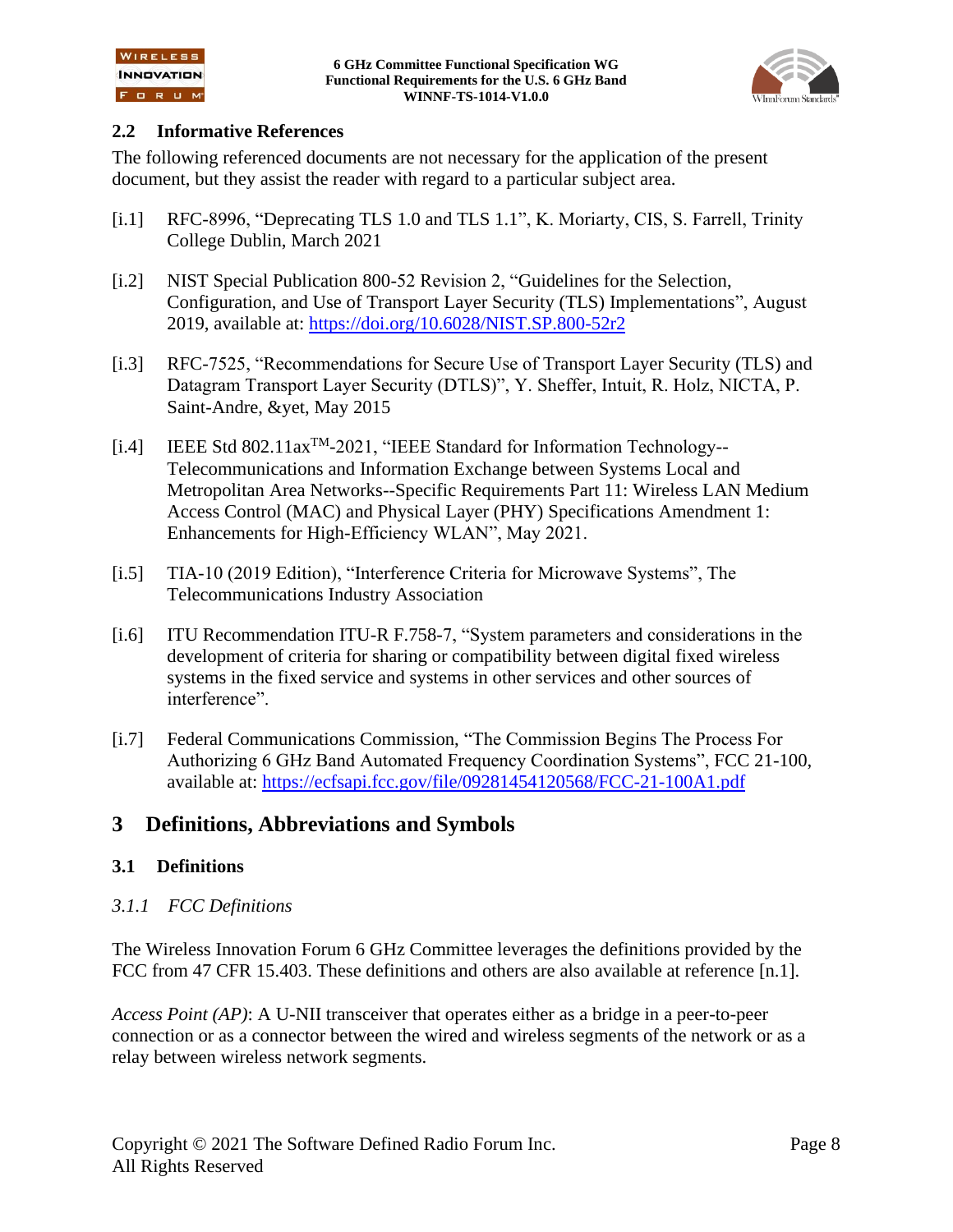

*Automated Frequency Coordination (AFC) System*: A system that automatically determines and provides lists of which frequencies are available for use by Standard Power Access Points operating in the 5.925-6.425 GHz and 6.525-6.875 GHz bands.

NOTE: Although not explicitly stated in the definition, the AFC System provides lists of which frequencies are available for use by Fixed Client Devices in the same way as to Standard Power Access Points operating in the 5.925-6.425 GHz and 6.525-6.875 GHz bands. (See the definition of Fixed Client Device)

*Client Device*: A U-NII device whose transmissions are generally under the control of an Access Point and is not capable of initiating a network.

*Fixed Client Device*: A Client Device intended as customer premise equipment that is permanently attached to a structure, operates only on channels provided by an AFC System, has a geolocation capability, and complies with antenna pointing angle requirements.

NOTE: WInnForum believes that the FCC allows a Fixed Client Device to operate as a Client Device in accordance with 15.407(a)(7),  $15.407(d)(5)$  and  $15.407(d)(7)$ , and, while doing so, to communicate with an AFC System.

*Maximum Power Spectral Density*: The Maximum Power Spectral Density is the maximum Power Spectral Density, within the specified measurement bandwidth, within the U-NII device operating band.

*Power Spectral Density*: The Power Spectral Density is the total energy output per unit bandwidth from a Pulse or sequence of Pulses for which the transmit power is at its maximum level, divided by the total duration of the Pulses. This total time does not include the time between Pulses during which the transmit power is off or below its maximum level.

*Pulse*: A Pulse is a continuous transmission of a sequence of modulation symbols, during which the average symbol envelope power is constant.

*Standard Power Access Point*: An Access Point that operates in the 5.925-6.425 GHz and 6.525- 6.875 GHz bands pursuant to direction from an Automated Frequency Coordination System.

*U-NII devices*: Intentional radiators operating in the frequency bands 5.15-5.35 GHz, 5.470-5.85 GHz, 5.925-7.125 GHz that use wideband digital modulation techniques and provide a wide array of high data rate mobile and fixed communications for individuals, businesses, and institutions.

#### *3.1.2 WInnForum Definitions*

*AFC System Operator*: An entity designated by the Commission to operate an AFC System in accordance with the rules and procedures set forth in the Part 15 Subpart E.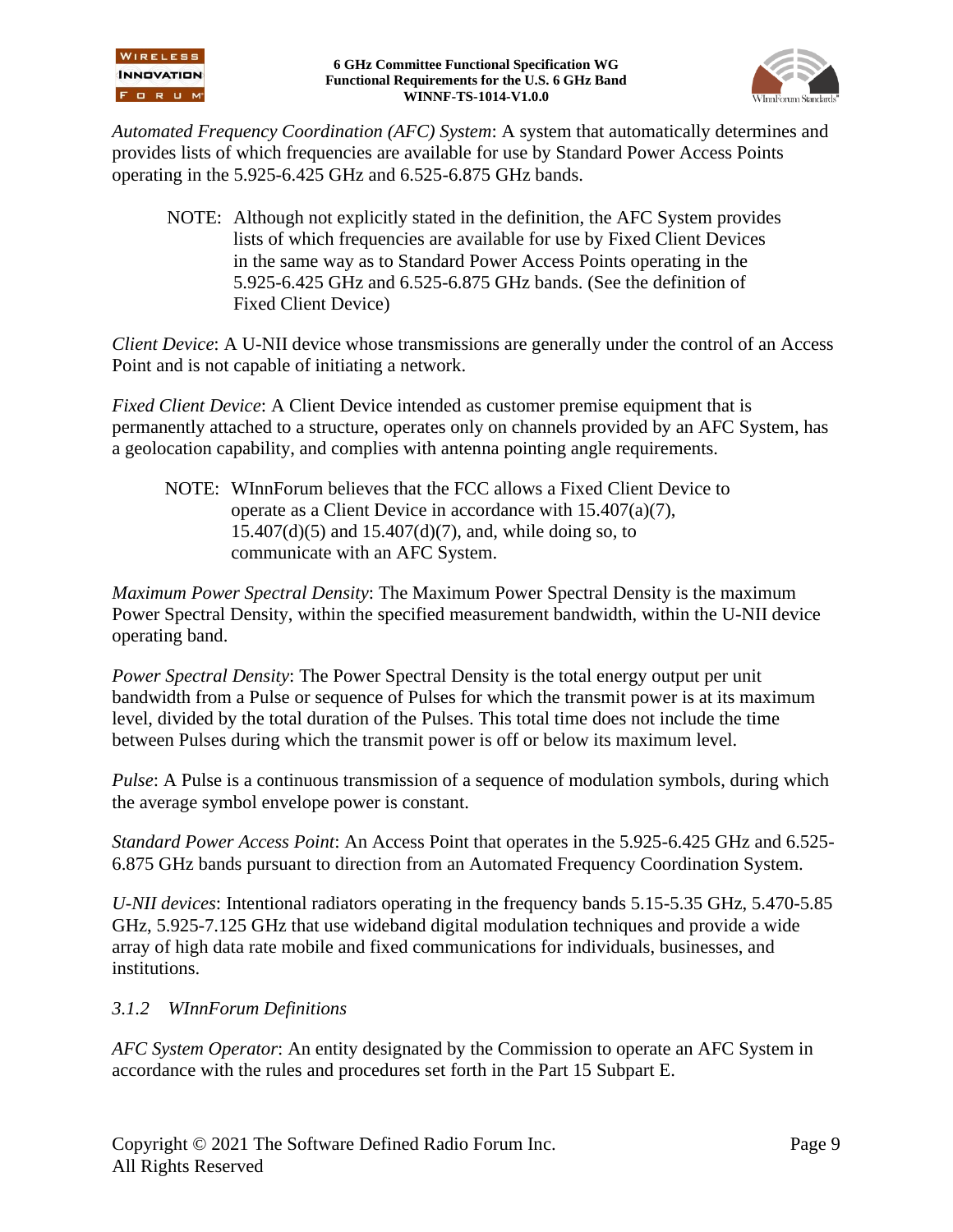



*Available Channel*: A Channel, determined by an AFC System, on which a Standard Power Access Device is allowed to operate at its geographic coordinates.

NOTE: For the purpose of this document, the WInnForum definition of *Available Channel* takes precedence over the definition in the 47 CFR Part 15 Subpart E [\[n.1\]](#page-7-0) since the FCC-defined *Available Channel* applies only in the context of its DFS rules.

*Channel*: A contiguous frequency range between lower and upper frequency limits.

*Proxy*: An entity engaging in communications with an AFC System on behalf of one or more Standard Power Devices, or networks of such devices.

*Standard Power Device*: A terminology collectively referring to Standard Power Access Point and Fixed Client Device.

NOTE: In this document, this terminology is used for R1, R2 and R3 requirements.

#### **3.2 Abbreviations**

| 3GPP             | 3rd Generation Partnership Project               |
|------------------|--------------------------------------------------|
| <b>AFC</b>       | <b>Automated Frequency Coordination</b>          |
| <b>AGL</b>       | Above Ground Level                               |
| <b>BER</b>       | <b>Bit Error Rate</b>                            |
| <b>DFS</b>       | <b>Dynamic Frequency Selection</b>               |
| e.i.r.p.         | <b>Equivalent Isotropically Radiated Power</b>   |
| <b>FCC</b>       | <b>Federal Communications Commission</b>         |
| FS               | <b>Fixed Service</b>                             |
| <b>IEEE</b>      | Institute of Electrical and Electronic Engineers |
| <b>ITM</b>       | Irregular Terrain Model                          |
| ITU              | <b>International Telecommunication Union</b>     |
| <b>NAD</b>       | North American Datum                             |
| <b>NIST</b>      | National Institute of Standards and Technology   |
| <b>OET</b>       | Office of Engineering and Technology             |
| TIA              | <b>Telecommunications Industry Association</b>   |
| U-NII            | Unlicensed National Information Infrastructure   |
| <b>WINNER II</b> | Wireless World Initiative New Radio phase II     |
|                  |                                                  |

#### **3.3 Symbols**

| $BW_{\rm FS}$ | Channel bandwidth of the fixed microwave service receiver         |
|---------------|-------------------------------------------------------------------|
| dkm los       | size of the exclusion zone to protect the radio astronomy antenna |
| $F_{c.}$ FS   | Center frequency of the fixed microwave service receiver          |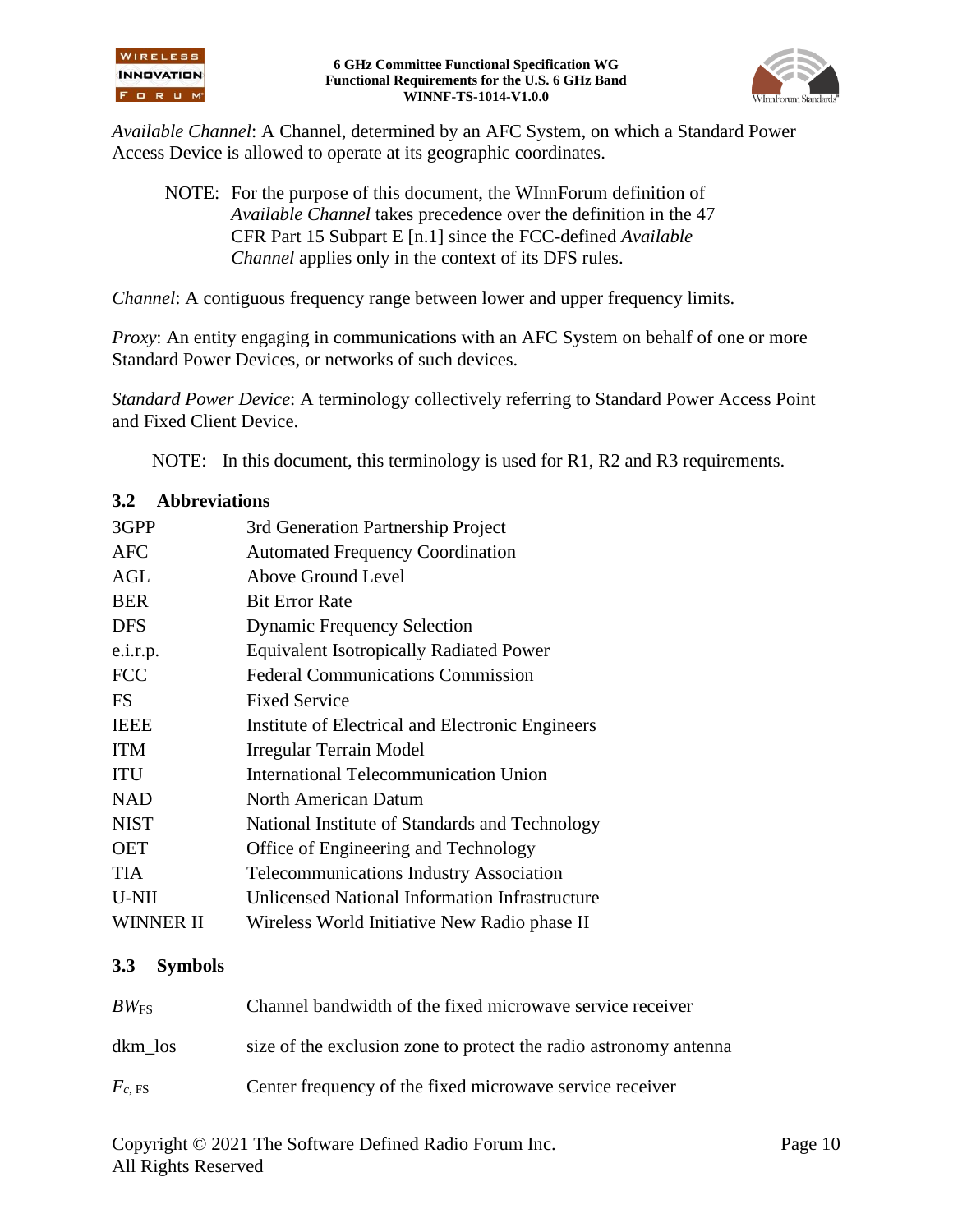| WIRELESS<br><b>INNOVATION</b><br>FORUM | <b>6 GHz Committee Functional Specification WG</b><br>Functional Requirements for the U.S. 6 GHz Band<br>WINNF-TS-1014-V1.0.0<br>WInnForum Stand: |  |  |
|----------------------------------------|---------------------------------------------------------------------------------------------------------------------------------------------------|--|--|
| <b>Hrx</b>                             | height of the radio astronomy antenna above ground level                                                                                          |  |  |
| <b>Htx</b>                             | height of the unlicensed Standard Power Device                                                                                                    |  |  |
| $\boldsymbol{I}$                       | interference from the Standard Power Device at the fixed microwave service<br>receiver                                                            |  |  |
| $k_{\rm B}$                            | Boltzmann's constant                                                                                                                              |  |  |
| L                                      | combined path loss                                                                                                                                |  |  |
| $L_{LOS}$                              | line-of-sight path loss                                                                                                                           |  |  |
| $\overline{N}$                         | background noise level at the fixed microwave service receiver                                                                                    |  |  |
| NF                                     | noise figure                                                                                                                                      |  |  |
| $P_{LOS}$                              | probability of line-of-sight                                                                                                                      |  |  |
| P <sub>NLOS</sub>                      | probability of non-line-of-sight                                                                                                                  |  |  |
| T                                      | threshold level                                                                                                                                   |  |  |
| $T\!/\!I$                              | threshold-to-interference                                                                                                                         |  |  |
| $T_0$                                  | standard temperature                                                                                                                              |  |  |

## **4 Requirement Organization**

Requirements shall be uniquely identified by: R#-<FEATURE>-<CATEGORY>-<XX>-<Y>, where  $R \lt \#$  is defined by:

- R0-: Requirements directly from FCC rules
	- R1-: Requirements derived from FCC rules or from the text of an applicable FCC order
	- R2-: Requirements imposed by WInnForum to meet FCC rules
	- R3-: Requirements imposed by WInnForum to meet industry needs.
- NOTE: Support of R3 requirements for some optional features specified in normative annexes will need to be considered in the protection of fixed service receivers and radio astronomy service facilities in accordance with the technology neutral requirements specified in the main body of this technical specification. See details in each normative annex.
- <FEATURE>: Unique feature identifier for which the requirements are applicable.

NOTE: If this tag is not present, the requirement is not feature specific.

• <CATEGORY>: Categorization of the requirement by using a code from the table below: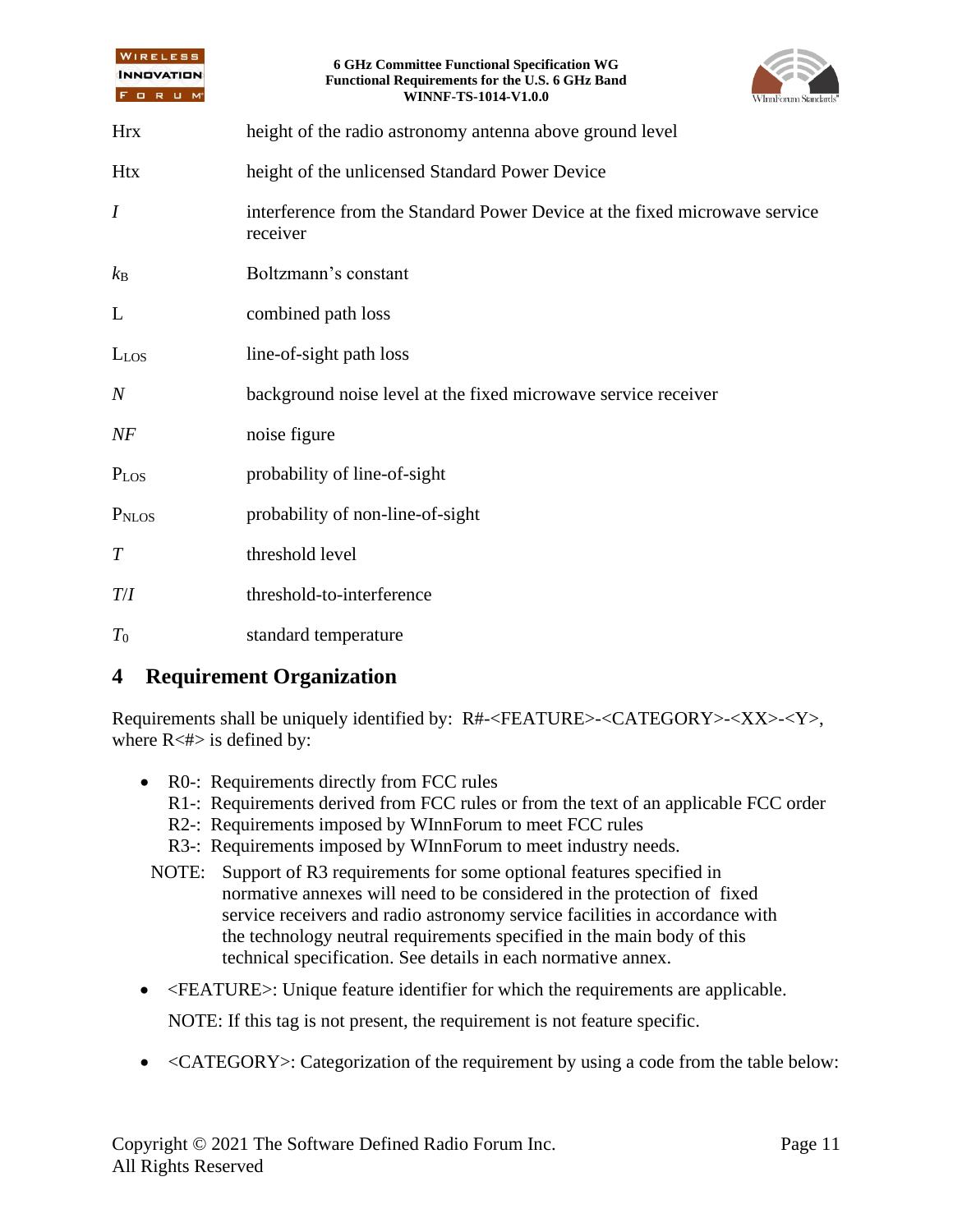

| <b>Table 1: Requirements Categorization</b> |  |
|---------------------------------------------|--|
|---------------------------------------------|--|

| Code       | Category                                           |
|------------|----------------------------------------------------|
| <b>DGR</b> | <b>Standard Power Device General Requirements</b>  |
| <b>DSQ</b> | <b>Standard Power Device Security Requirements</b> |
| <b>AGR</b> | <b>AFC System General Requirements</b>             |
| <b>ASQ</b> | <b>AFC System Security Requirements</b>            |
| AIP        | <b>AFC System Incumbent Protection</b>             |

- $\bullet$   $\langle$ XX $\rangle$ : Unique number to identify the requirement
- $\langle Y \rangle$ : Optional and used to identify subordinate requirements, typically captured in an alphabetical list following the main requirement number  $\langle XX \rangle$  (e.g., R0-DTR-06-a).

Requirements taken from the FCC Rules are included as "R0" and we attempted to use the FCC Rules without change. In some instances, the FCC uses "must", "should" or "will" for the rules, which we have included below as "R0" requirements; however, [shall] is inserted to indicate this is considered as a mandatory requirement. In addition, the FCC uses the term "network element" or "network element device" in some of the rules which have been adopted for "R0" requirements in this specification; for these cases the term [Proxy] is inserted for clarification purposes. Furthermore, citations used in the FCC rule are converted into the corresponding requirement numbers in this specification.

The following terms are used within this document and should be interpreted as described in RFC-2119 [\[n.2\]:](#page-7-1)

- SHALL is a mandatory requirement (negative is SHALL NOT)
- SHOULD is recommended requirement/best practice (negative is SHOULD NOT)
- MAY is an optional requirement, i.e. something that is allowed (negative is NEED NOT)

## **5 Standard Power Device General Requirements (DGR)**

#### **5.1 Device Registration and Spectrum Inquiry**

R0-DGR-01 Device registration requirements:

- a. Standard Power Access Points and Fixed Client Devices must [shall] register with and be authorized by an AFC System prior to the Standard Power Access Point and Fixed Client Device's initial service transmission, or after a Standard Power Access Point or Fixed Client Device changes location.  $(15.407(k)(8)(i))$
- b. Standard Power Access Points and Fixed Client Devices must [shall] register with the AFC System by providing the following parameters: geographic coordinates (latitude and longitude referenced to North American Datum 1983 (NAD 83)), antenna height above ground level, FCC identification number, and unique manufacturer's serial number.  $(15.407(k)(8)(ii))$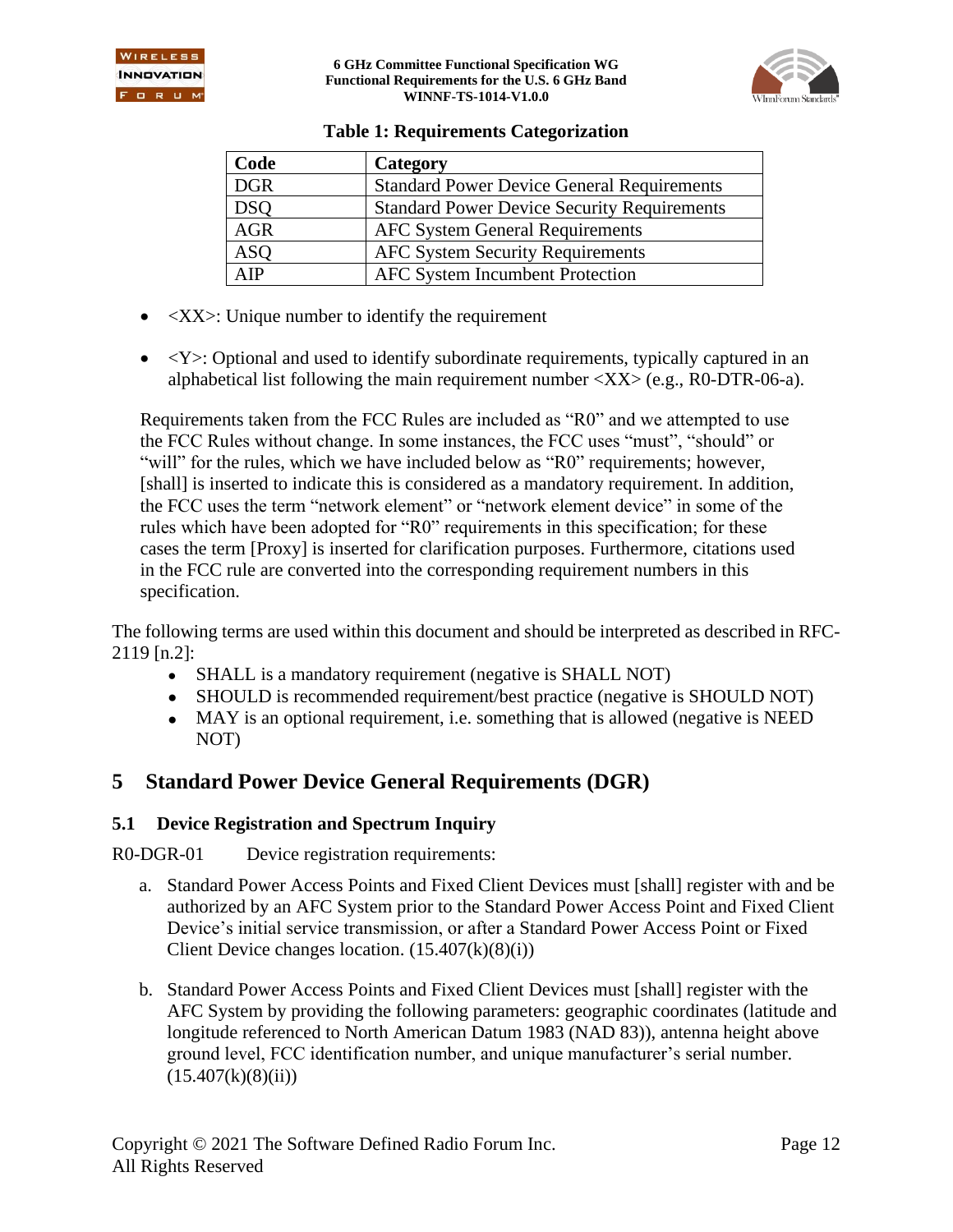

- i. If any of these parameters change, the Standard Power Access Point or Fixed Client Device must [shall] provide updated parameters to the AFC System.
- c. Standard Power Access Points and Fixed Client Devices must [shall] provide the registration information to the AFC System either directly and individually or by a network element [Proxy] representing multiple Standard Power Access Points or Fixed Client Devices from the same operating network.  $(15.407(k)(8)(iii))$
- R0-DGR-02 Standard Power Access Points and Fixed Client Devices may transmit only on frequencies and at power levels that an AFC System indicates as available.  $(15.407(k)(1))$
- <span id="page-13-0"></span>R0-DGR-03 Standard Power Access Points and Fixed Client Devices must [shall] contact an AFC System at least once per day to obtain the latest list of available frequencies and the maximum permissible power the Standard Power Access Point or Fixed Client Device may operate with on each frequency at the Standard Power Access Point and Fixed Client Device's location.  $(15.407(k)(8)(iv))$
- R0-DGR-04 If the Standard Power Access Point or Fixed Client Device fails to successfully contact the AFC System during any given day, the Standard Power Access Point or Fixed Client Device may continue to operate until 11:59 p.m. of the following day at which time it must [shall] cease operations until it re-establishes contact with the AFC System and reverifies its list of available frequencies and associated power levels.  $(15.407(k)(8)(iv))$
- <span id="page-13-1"></span>R3-DGR-01 When contacting an AFC System to obtain the latest list of available frequencies and the maximum permissible power in accordance with [R0-DGR-03,](#page-13-0) Standard Power Devices may request the AFC System to provide a list of Channels that align with channelization defined for a specific air interface technology.

#### **5.2 Geolocation Capability**

R0-DGR-05 Geolocation capability:

- a. A Standard Power Access Point and a Fixed Client Device must [shall] report such coordinates [its geographic coordinates] and location uncertainty to an AFC System at the time of activation from a power-off condition.  $(15.407(k)(9)(i))$
- b. An external geolocation source may be connected to a Standard Power Access Point or Fixed Client Device through either a wired or a wireless connection. A single geolocation source may provide location information to multiple Standard Power Access Points or Fixed Client Devices.  $(15.407(k)(9)(ii))$
- c. The applicant for certification of a Standard Power Access Point or Fixed Client Device must [shall] demonstrate the accuracy of the geolocation method used and the location uncertainty.  $(15.407(k)(9)(iv))$
- d. For Standard Power Access Points and Fixed Client Devices that may not use an internal geo-location capability, this uncertainty must [shall] account for the accuracy of the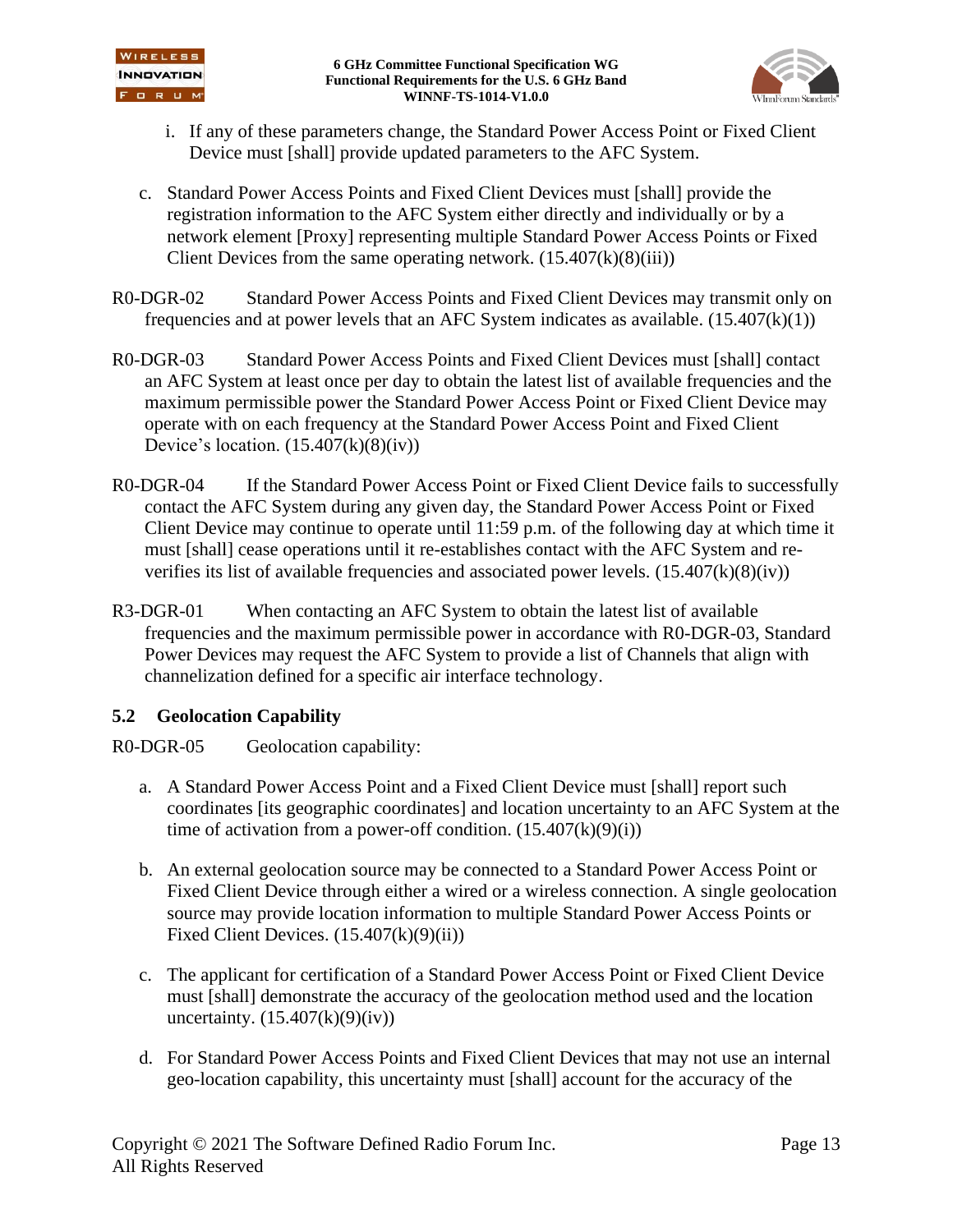



geolocation source and the separation distance between such source and the Standard Power Access Point or Fixed Client Device. (15.407(k)(9)(iv))

R1-DGR-01 A Standard Power Device must [shall] include either an internal geolocation capability or an integrated capability to securely connect to an external geolocation devices or service, to automatically determine the Standard Power Device's geographic coordinates and location uncertainty (in meters), with a confidence level of 95%.  $(15.407(k)(9)(i))$ 

#### **5.3 Use of Proxy**

R2-DGR-01 The obligations of one or more Standard Power Devices to communicate with the AFC System may be met in combination with a Proxy.

## **6 Standard Power Device Security Requirements (DSQ)**

#### **6.1 Communication Security**

R2-DSQ-01 A Standard Power Device or Proxy if applicable shall use, for the purpose of communications with an AFC System, the following protocols: HTTP 1.1 [\[n.9\]](#page-7-2) or higher and TLS 1.2 [\[n.10\]](#page-7-3) or higher, or an alternative method of communication which provides a similar or higher level of security.

NOTE: Useful information related to this requirement is available in RFC-8996 [\[i.1\],](#page-8-0) NIST Special Publication 800-52 Revision 2 [\[i.2\],](#page-8-1) and RFC-7525 [\[i.3\].](#page-8-2)

- <span id="page-14-0"></span>R2-DSQ-02 A Standard Power Device or Proxy shall support at least the following cipher suites when utilizing TLS 1.2 [\[n.10\]:](#page-7-3)
	- TLS\_ECDHE\_ECDSA\_WITH\_AES\_128\_GCM\_SHA256
	- TLS\_ECDHE\_RSA\_WITH\_AES\_128\_GCM\_SHA256
- R2-DSQ-03 Cipher suites that offer equivalent or higher levels of protection as those cited in [R2-DSQ-02](#page-14-0) may also be supported and used.
- R2-DSQ-04 All cipher suites supported in TLS 1.3 [\[n.11\]](#page-7-4) or higher may also be supported and used.

## **7 AFC System General Requirements (AGR)**

#### **7.1 Device Registration**

- R1-AGR-01 An AFC System must [shall] verify the validity of the FCC identifier (FCC ID) of any Standard Power Device seeking access to its services prior to authorizing the Standard Power Device to begin operation. (15.407(k)(6))
	- a. A list of Standard Power Devices with valid FCC IDs and the FCC IDs of those devices must [shall] be obtained from the Commission's Equipment Authorization System.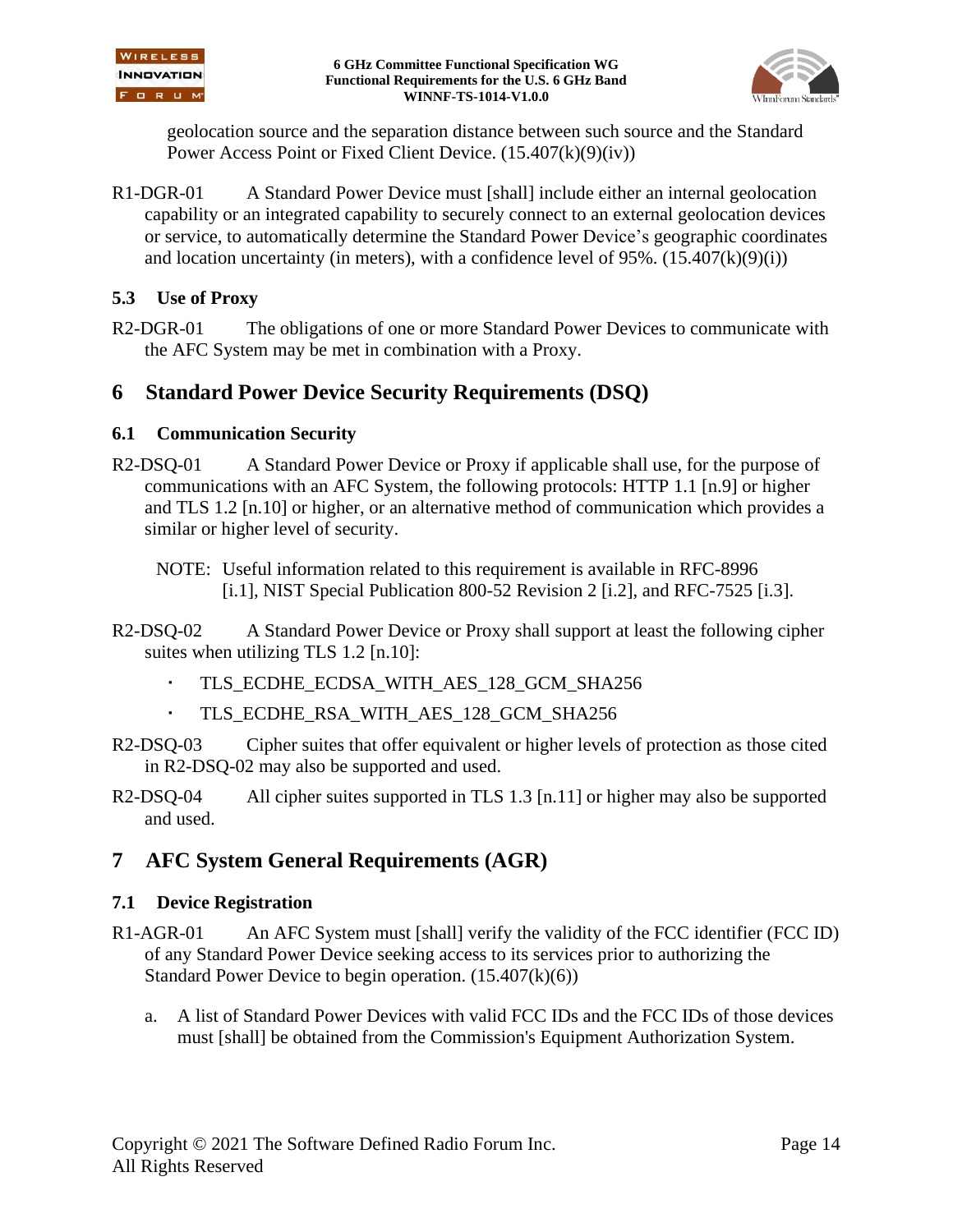

R1-AGR-02 The AFC System shall register, authenticate and authorize Standard Power Device operations, individually or through a network element device [Proxy] representing multiple Standard Power Devices from the same operating network.  $(15.407(k)(7)(ii))$ 

#### **7.2 Determination of Available Frequencies and the Maximum Permissible Power**

- R0-AGR-01 An AFC System must [shall] be capable of determining the available frequencies in steps of no greater than 3 dB below the maximum permissible e.i.r.p of 36 dBm, and down to at least a minimum level of 21 dBm.  $(15.407(k)(2))$
- R1-AGR-03 An AFC System must [shall] use the information supplied by Standard Power Devices during registration to determine available frequencies and the maximum permissible power in each frequency range for a Standard Power Device at any given location using propagation models and interference protection criteria defined in 47 CFR 15.407(l).  $(15.407(k)(4), 15.407(k)(7)(iii), 15.407(l))$ 
	- a. All such determinations and assignments must [shall] be made in a nondiscriminatory manner.
- R2-AGR-01 An AFC System shall use location uncertainty reported by a Standard Power Device to determine maximum acceptable power levels to protect fixed service receivers.  $([n.3],$  Paragraph 41)
- R3-AGR-01 An AFC System operating under [R3-AIP-01](#page-19-0) shall use the information supplied by Standard Power Devices during registration to determine Available Channels and the maximum permissible power in each Channel for a Standard Power Device at any given location using propagation models and interference protection criteria defined in 47 CFR  $15.407(l)$ .
	- a. All such determinations and assignments shall be made in a non-discriminatory manner.
- R3-AGR-02 An AFC System shall provide a list of Available Channels and power levels to Standard Power Devices if requested by the Standard Power Devices.

#### **7.3 Storage of Information**

- R0-AGR-02 An AFC System shall obtain updated protected sites information from Commission databases.  $(15.407(k)(7)(iv))$
- R0-AGR-03 Each AFC System Operator designated by the Commission must [shall] maintain a regularly updated AFC System database, including incumbent's information and Standard Power Access Points and Fixed Client Devices registration parameters.  $(15.407(k)(15)(i))$
- R1-AGR-04 Storage of registered information  $(15.407(k)(5))$ :
	- a. An AFC System shall store Standard Power Device registration information in a secure database.
	- b. The stored registration information shall be available for more than three months after the Standard Power Devices last contacted with the AFC System.

Copyright © 2021 The Software Defined Radio Forum Inc. Page 15 All Rights Reserved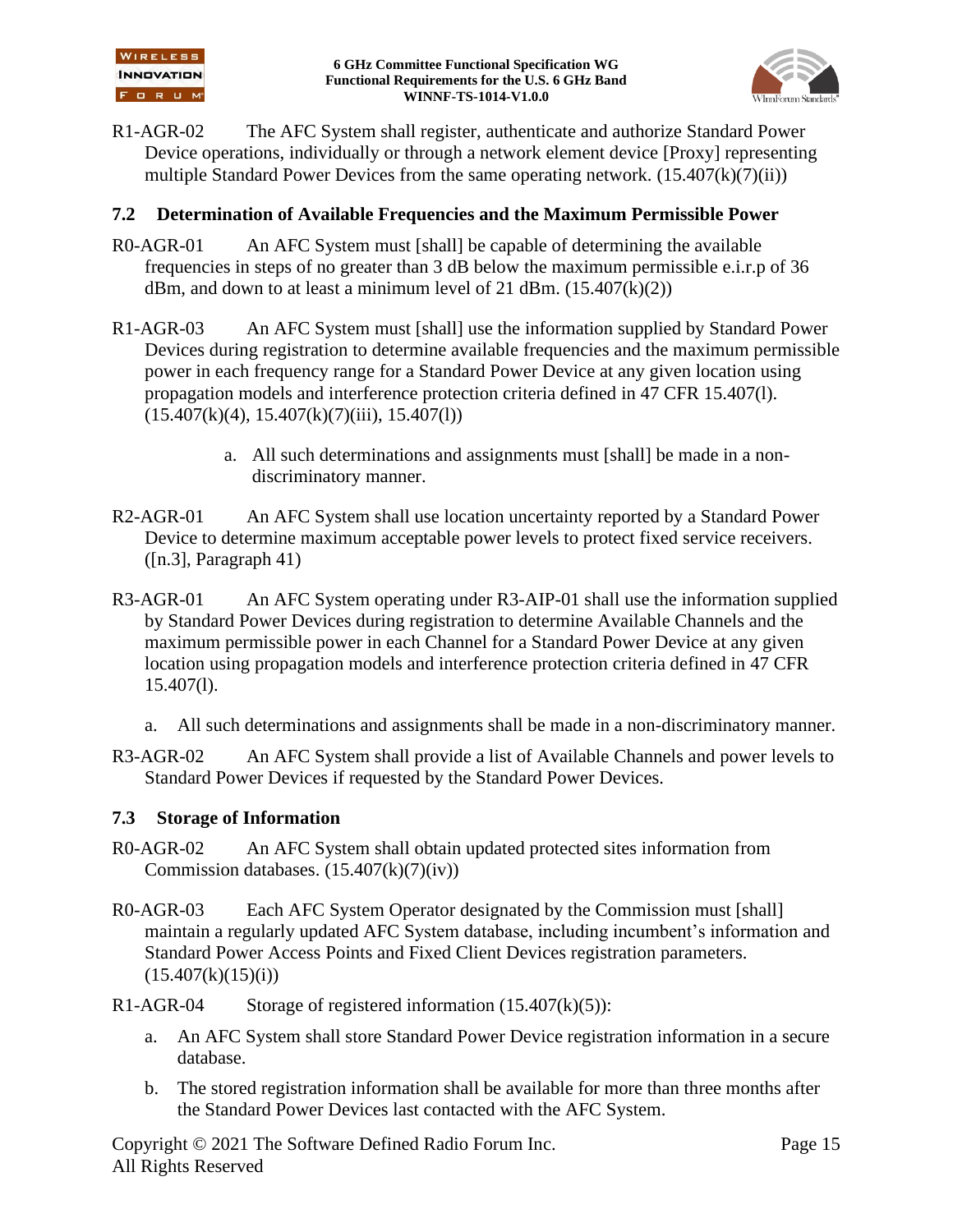

#### **7.4 Enforcement Instructions from the Commission**

- R1-AGR-05 AFC Systems shall have the capability to deny spectrum access to a particular Standard Power Device upon requests by the Commission, in the event of harmful interference caused by a particular device or type of device. [\(\[n.3\],](#page-7-5) Paragraph 83)
- R1-AGR-06 Each AFC System Operator designated by the Commission must [shall] comply with enforcement instructions from the Commission, including discontinuance of Standard Power Device operations in designated geographic areas.  $(15.407(k)(15)(vi))$

## **8 AFC System Security Requirements (ASQ)**

#### **8.1 Communication Security**

- R2-ASQ-01 An AFC System shall use the following protocols for the purpose of communications between itself and a Standard Power Device or Proxy: HTTP 1.1 [\[n.9\]](#page-7-2) or higher and TLS 1.2 [\[n.10\]](#page-7-3) or higher, or an alternative method of communication which provides a similar or higher level of security.
	- NOTE: Useful information related to this requirement is available in RFC-8996 [\[i.1\],](#page-8-0) NIST Special Publication 800-52 Revision 2 [\[i.2\],](#page-8-1) and RFC-7525 [\[i.3\].](#page-8-2)
- <span id="page-16-0"></span>R2-ASQ-02 An AFC System shall support at least the following cypher suites when utilizing TLS 1.2 [\[n.10\]:](#page-7-3)
	- TLS\_ECDHE\_ECDSA\_WITH\_AES\_128\_GCM\_SHA256
	- TLS\_ECDHE\_RSA\_WITH\_AES\_128\_GCM\_SHA256
- R2-ASQ-03 Cypher suites that offer equivalent or higher levels of protection as those cited in [R2-ASQ-02](#page-16-0) may also be supported and used.
- R2-ASQ-04 All cipher suites supported in TLS 1.3 [\[n.11\]](#page-7-4) or higher may also be supported and used.

## **9 AFC System Incumbent Protection (AIP)**

#### **9.1 Fixed Service Receiver Protection**

- <span id="page-16-1"></span>R0-AIP-01 An AFC System must [shall] obtain information on protected services within the 5.925-6.425 GHz and 6.525-6.875 GHz bands from Commission databases and use that information to determine frequency availability for Standard Power Access Points and Fixed Client Devices based on protection criteria specified in [R0-AIP-03](#page-17-0) and [R0-AIP-04.](#page-18-0)  $(15.407(k)(3))$
- R0-AIP-02 Propagation models to determine the appropriate separation distance between a Standard Power Access Point or a Fixed Client Device and an incumbent fixed microwave service receiver. For a separation distance:
	- a. Up to 30 meters, the AFC System must [shall] use the free space path-loss model.  $(15.407(l)(1)(i))$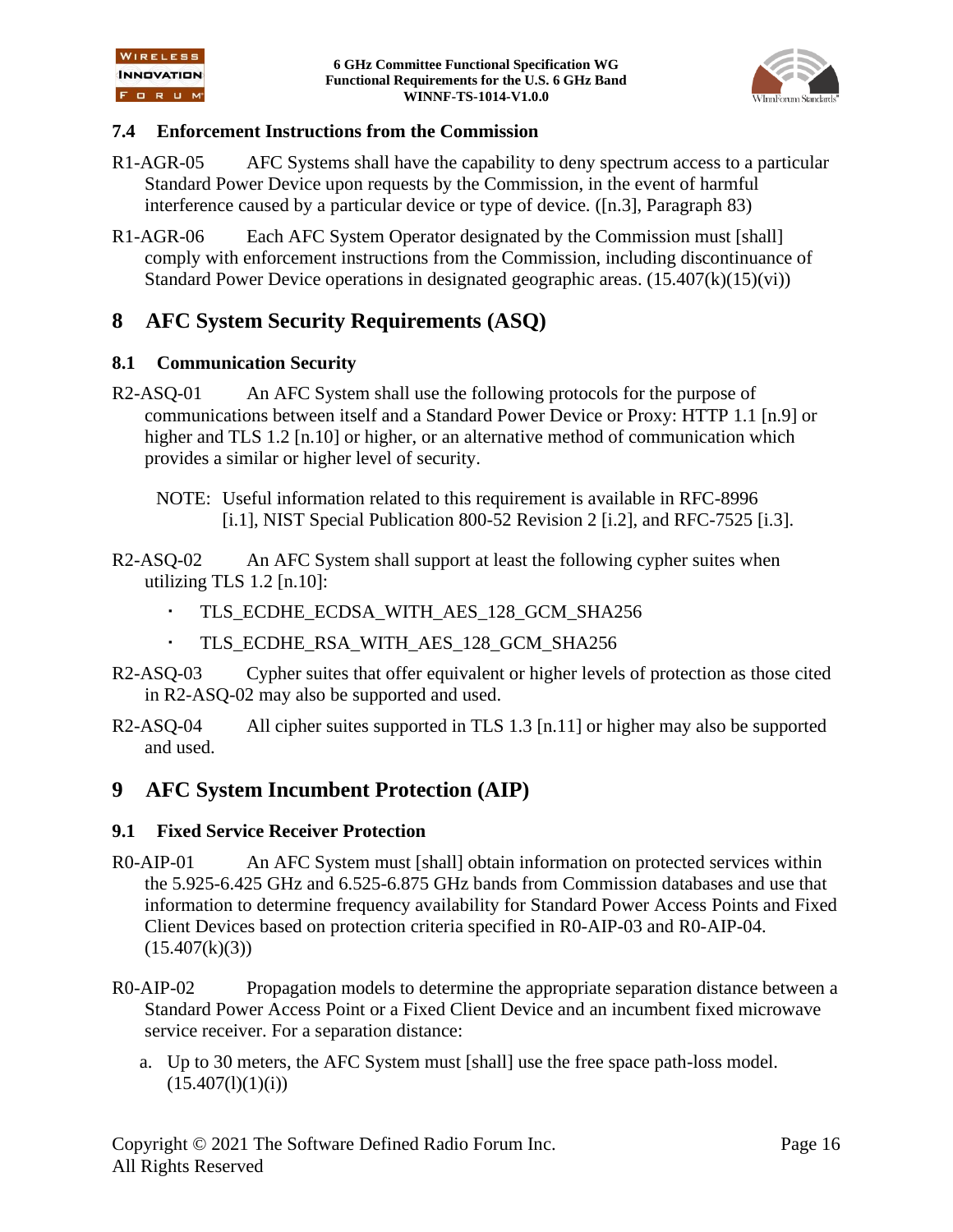

- b. More than 30 meters and up to and including one kilometer, the AFC System must [shall] use the Wireless World Initiative New Radio phase II (WINNER II) model [\[n.4\].](#page-7-6)  $(15.407(l)(1)(ii))$ 
	- i. The AFC System must [shall] use site specific information, including buildings and terrain data, for determining the line-of-sight/non-line-of-sight path component in the WINNER II model [\[n.4\],](#page-7-6) where such data is available.
	- ii. For evaluating paths where such data is not available, the AFC System must [shall] use a probabilistic model combining the line-of-sight path and non-line-of-sight path into a single path-loss as follows:

Path-loss  $(L) = \sum i P(i) * L_i = P_{LOS} * L_{LOS} + P_{NLOS} * L_{NLOS}$ 

where  $P_{LOS}$  is the probability of line-of-sight,  $L_{LOS}$  is the line-of-sight path loss,  $P_{NLOS}$ is the probability of non-line-of sight,  $L_{NLOS}$  is the non-line-of-sight path loss, and L is the combined path loss. The WINNER II path loss models include a formula to determine P<sub>LOS</sub> as a function of antenna heights and distance. P<sub>NLOS</sub> is equal to (1- $P_{LOS}$ ).

- iii. In all cases, the AFC System will [shall] use the correct WINNER II parameters to match the morphology of the path between a Standard Power Access Point and a fixed microwave receiver (i.e., Urban, Suburban, or Rural).
- c. More than one kilometer, the AFC System must [shall] use Irregular Terrain Model  $(ITM)$  [\[n.5\]](#page-7-7) combined with the appropriate clutter model.  $(15.407(l)(1)(iii))$ 
	- i. To account for the effects of clutter, such as buildings and foliage, that the AFC System must [shall] combine the ITM [\[n.5\]](#page-7-7) with the ITU-R P.2108-0 (06/2017) [\[n.6\]](#page-7-8) clutter model for urban and suburban environments and the ITU-R P.452-16 (07/2015) [\[n.7\]](#page-7-9) clutter model for rural environments.
	- ii. The AFC System should use the most appropriate clutter category for the local morphology when using ITU-R P.452-16 [\[n.7\].](#page-7-9)
	- iii. If detailed local information is not available, the "Village Centre" clutter category should [shall] be used.
	- iv. The AFC System must [shall] use 1 arc-second digital elevation terrain data and, for locations where such data is not available, the most granular available digital elevation terrain data.
- <span id="page-17-0"></span>R0-AIP-03 The AFC System must [shall] use -6 dB *I*/*N* as the interference protection criteria in determining the size of the co-channel exclusion zone where *I* (interference) is the co-channel signal from the Standard Power Access Point or Fixed Client Device at the fixed microwave service receiver, and *N* (noise) is background noise level at the fixed microwave service receiver  $(15.407(l)(2)(i))$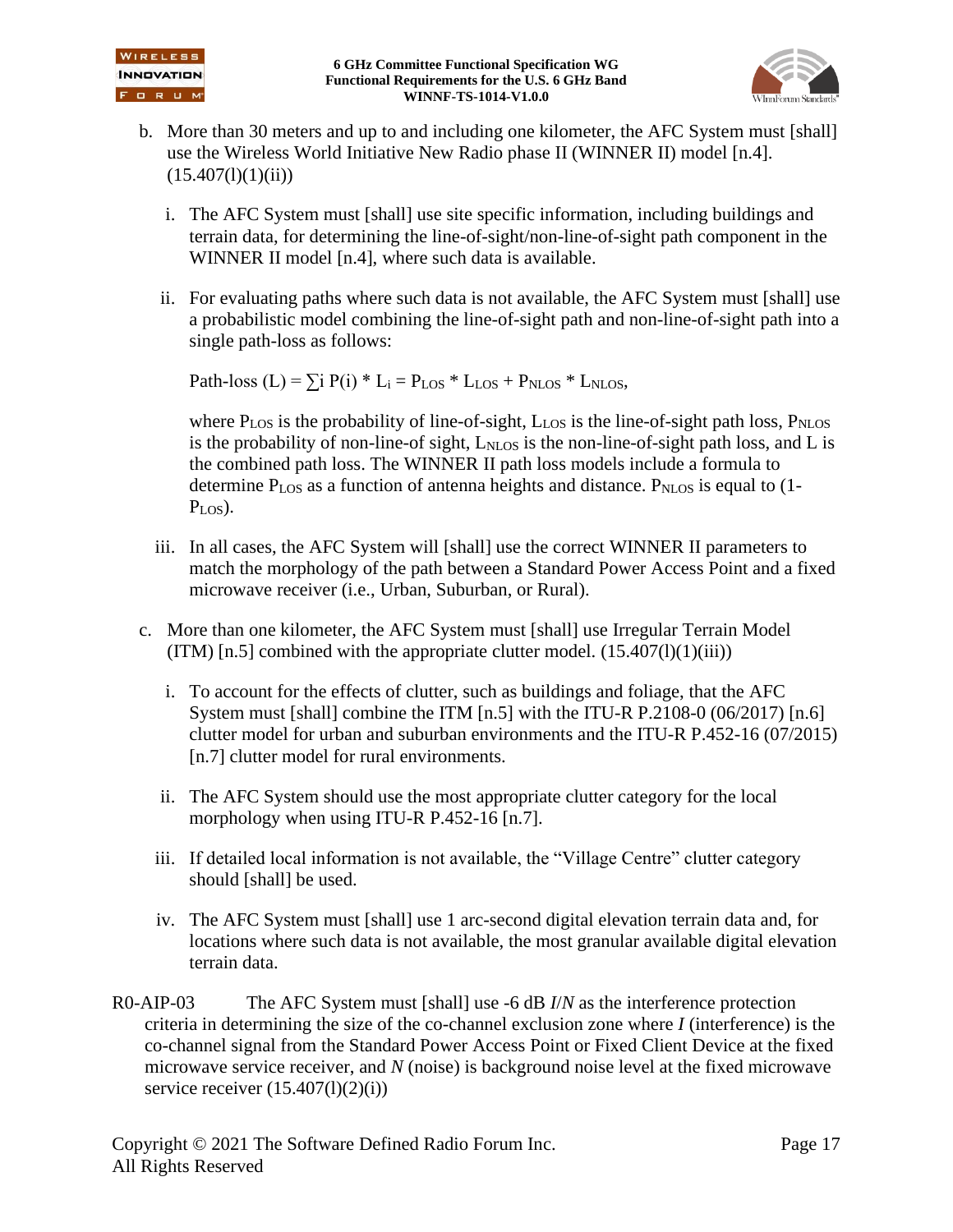

- <span id="page-18-0"></span>R0-AIP-04 The AFC System must [shall] use -6 dB *I*/*N* as the interference protection criteria in determining the size of the adjacent channel exclusion zone, where *I* (interference) is the signal from the Standard Power Access Point or Fixed Client Device's out of channel emissions at the fixed microwave service receiver and *N* (noise) is background noise level at the fixed microwave service receiver.  $(15.407(l)(2)(ii))$ 
	- a. The adjacent channel exclusion zone must [shall] be calculated based on the emissions requirements specified in 47 CFR 15.407(b)(7).
- <span id="page-18-1"></span>R2-AIP-01 AFC Systems shall protect temporary fixed links from harmful interference during the term defined by "start date" and "end date" in the ULS database. [\(\[n.3\],](#page-7-5) Paragraph 32, and [\[n.8\]\)](#page-7-10)
- <span id="page-18-2"></span>R2-AIP-02 Fixed Service Receiver Noise Level:

In determining the noise level *N* of a fixed service receiver for *I*/*N* calculations, if the AFC System has the needed radio manufacturer data, technique b, technique c or technique d shall be used. Otherwise, technique a shall be used.

a. Use of the typical noise level *N* determined as follows:

$$
N = \begin{cases} -110.0 \text{ dBm} / \text{MHz} \text{ (if } F_{c, \text{FS}} \le 6425 \text{ MHz)} \\ -109.5 \text{ dBm} / \text{MHz} \text{ (if } F_{c, \text{FS}} > 6425 \text{ MHz)} \end{cases}
$$

where:

*Fc*, FS: Center frequency of the FS receiver

- NOTE: These noise levels are computed by the formula in c below with a noise figure value of 4 dB below or equal to 6425 MHz and 4.5 dB above 6425 MHz. These values are provided as default FS parameters in ITU-R F.758-7 [\[i.6\].](#page-8-3) See Table 7 of ITU-R F.758-7 [\[i.6\]](#page-8-3) for more information.
- b. Use of the noise level *N* (with proper consideration for the occupied bandwidth) specified by the manufacturer's specification for the given receiver model identified by the corresponding data element in the ULS.
	- NOTE: For example, if the receiver model is listed as "ACME XYZ" in ULS, an AFC System can use *N* available in the specification for XYZ receiver model published by the Acme receiver company.
- c. Use of the noise level *N* determined by the following equation:

$$
N = -114 \text{ dBm} / \text{MHz} + NF,
$$

where:

- *NF*: Noise figure specified by the manufacturer's specification for the receiver model identified by the corresponding data element in the ULS
- NOTE:  $-114 \text{ dBm}/\text{MHz}$  equals  $10 \log_{10} (k_B T_0) + 10 \log_{10} (10^6 \text{Hz}/\text{MHz}) + 10$  $\log_{10} (10^3 \text{ mW/W})$ , where  $k_B$  is Boltzmann's constant of 1.38064852 ×  $10^{-23}$  m<sup>2</sup> $\cdot$ kg $\cdot$ s<sup>-2</sup> $\cdot$ K<sup>-1</sup> and  $T_0$  is the standard reference temperature of 290 K.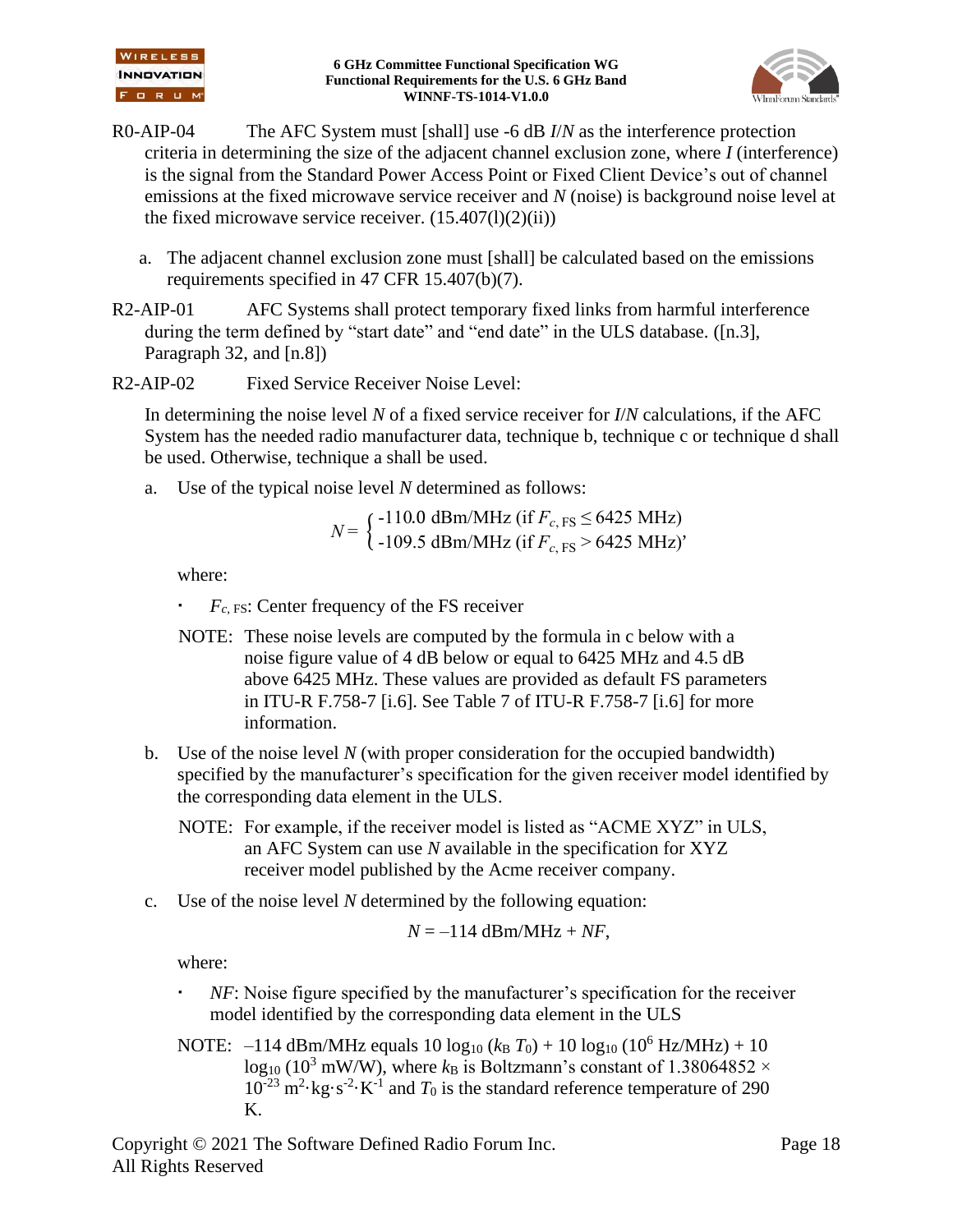



d. Use of the noise level *N* determined by the following equation:

 $N$  (dBm/MHz) = *T* (dBm) – *T*/*I* (dB) – 10 log<sub>10</sub>[*BW<sub>FS</sub>* (MHz)] + 6 dB,

where:

- *BW*FS: Channel bandwidth of the FS receiver
- **T**: Threshold for  $10^{-6}$  bit error rate (BER) for the channel bandwidth  $BW_{FS}$
- *T*/*I*: Threshold-to-Interference (*T*/*I*) specified by the manufacturer's specification for the given receiver model identified by the corresponding data element in the ULS.
- NOTE: The *T*/*I* specification is defined to apply for  $10^{-6}$  BER in TIA-10, 2019 Edition [\[i.5\].](#page-8-4)
- R2-AIP-03 When calculating an adjacent channel exclusion zone in accordance with [R0-](#page-18-0) [AIP-04-](#page-18-0)[a,](#page-18-1) the AFC system shall take into account out of channel emissions up to one and a half times the device's channel bandwidth away from its channel center.

<span id="page-19-0"></span>R3-AIP-01 An AFC System shall use the information on protected services obtained pursuant to [R0-AIP-01](#page-16-1) to determine Available Channels for Standard Power Devices based on protection criteria specified in [R0-AIP-03](#page-17-0) and [R0-AIP-04.](#page-18-0)

#### **9.2 Radio Astronomy Service Protection**

- <span id="page-19-1"></span>R0-AIP-05 Protection of radio observatories:
	- a. The AFC System must [shall] enforce an exclusion zones to the following radio observatories that observe between 6650-6675.2 MHz:
		- Arecibo Observatory,
		- the Green Bank Observatory,
		- the Very Large Array (VLA),
		- the 10 Stations of the Very Long Baseline Array (VLBA),
		- the Owens Valley Radio Observatory, and
		- the Allen Telescope Array.
	- b. The exclusion zone sizes are [shall be] based on the radio line-of-sight and determined using 4/3 earth curvature and the following formula:

dkm\_los =  $4.12 * (sqrt(Htx) + sqrt(Hrx)),$ 

NOTE: Out of channel emissions in this requirement refer to device's emission limits specified in 47 CFR 15.407(b)(7).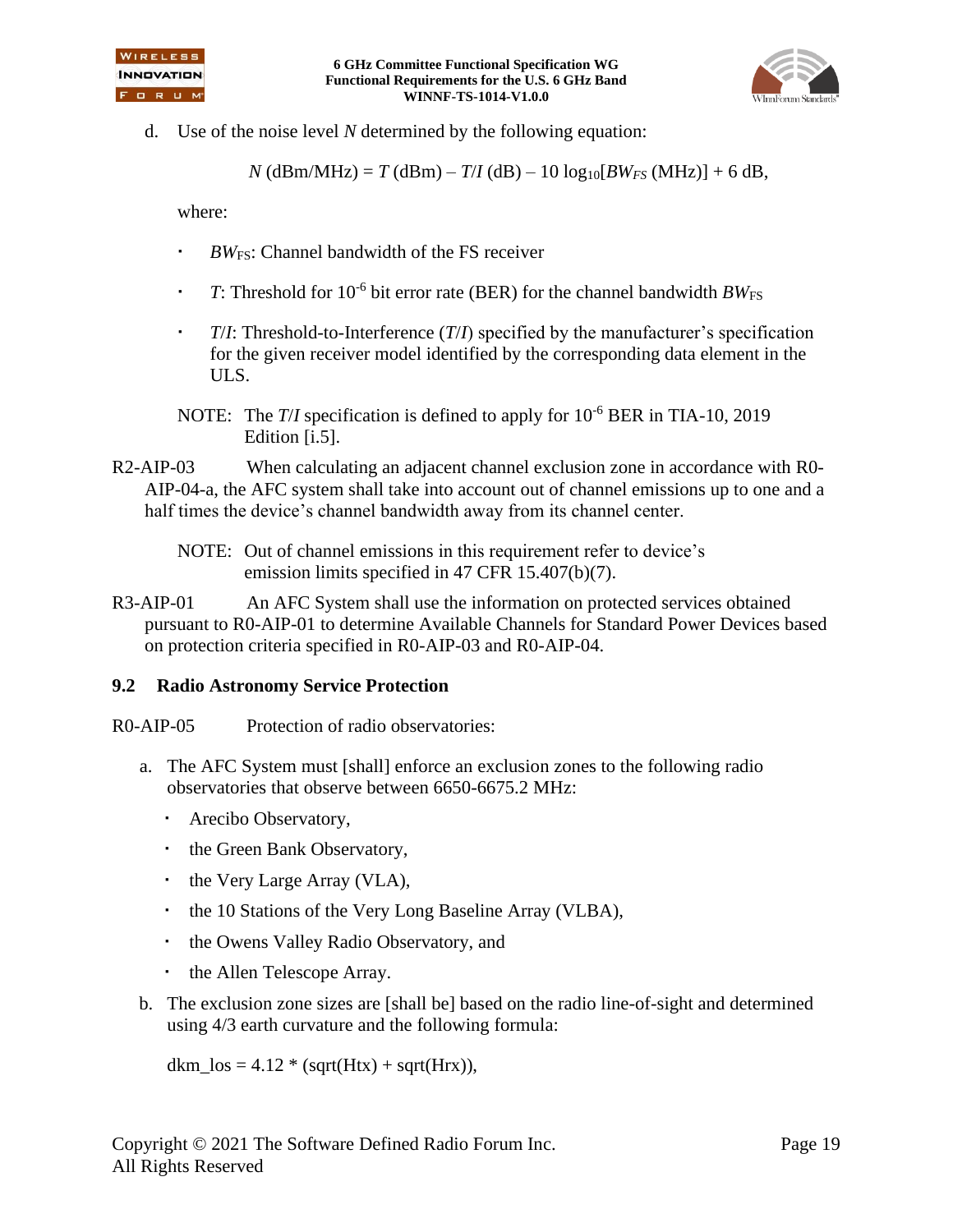

where Htx is the height of the unlicensed Standard Power Access Point or Fixed Client Device and Hrx is the height of the radio astronomy antenna in meters above ground level. (15.407(m))

R1-AIP-01 Radio Astronomy Service protection:

For protection of radio astronomy facilities listed in [R0-AIP-05-](#page-19-1)a, the following reference coordinates and receiver antenna heights above ground level (AGL) shall be used.

| <b>Observatory</b>                           | <b>North latitude</b> | <b>West longitude</b>  | AGL<br>(in meters) |
|----------------------------------------------|-----------------------|------------------------|--------------------|
| Arecibo Observatory, PR                      | 18° 20' 37"           | $66^{\circ} 45' 11''$  | 142.2              |
| <b>Green Bank Telescope</b><br>(GBT), WV     | 38° 25' 59"           | 79° 50' 23"            | 139.6              |
| Very Large Array<br>(VLA), Socorro, NM       | 34° 04' 44"           | $107^{\circ}$ 37' 06"  | 25                 |
| Very Long Baseline<br>Array (VLBA) Stations: |                       |                        |                    |
| Brewster, WA                                 | 48° 07' 52"           | $119^{\circ}$ 41' 00"  | 25                 |
| Fort Davis, TX                               | 30° 38' 06"           | 103° 56' 41"           | 25                 |
| Hancock, NH                                  | 42° 56' 01"           | 71° 59' 12"            | 25                 |
| Kitt Peak, AZ                                | 31° 57' 23"           | $111^{\circ} 36' 45''$ | 25                 |
| Los Alamos, NM                               | 35° 46' 30"           | $106^{\circ}$ 14' 44"  | 25                 |
| Mauna Kea, HI                                | 19° 48' 05"           | 155° 27' 20"           | 25                 |
| North Liberty, IA                            | 41° 46' 17"           | 91° 34' 27"            | 25                 |
| Owens Valley, CA                             | 37° 13' 54"           | 118° 16' 37"           | 25                 |
| Pie Town, NM                                 | 34° 18' 04"           | 108° 07' 09"           | 25                 |
| St. Croix, VI                                | $17^{\circ}$ 45' 24"  | 64° 35' 01"            | 25                 |
| Allen Telescope Array                        | 40° 49' 03"           | 121° 28' 24"           | 6.1                |
| <b>Owens Valley Radio</b><br>Observatory     | 37° 14' 02"           | 118° 16' 56"           | 40                 |

**Table 2: Reference coordinates and receiver heights above ground level (AGL)**

#### **9.3 International Border Protection**

R0-AIP-06 An AFC System must [shall] implement the terms of international agreements with Mexico and Canada.  $(15.407(k)(14))$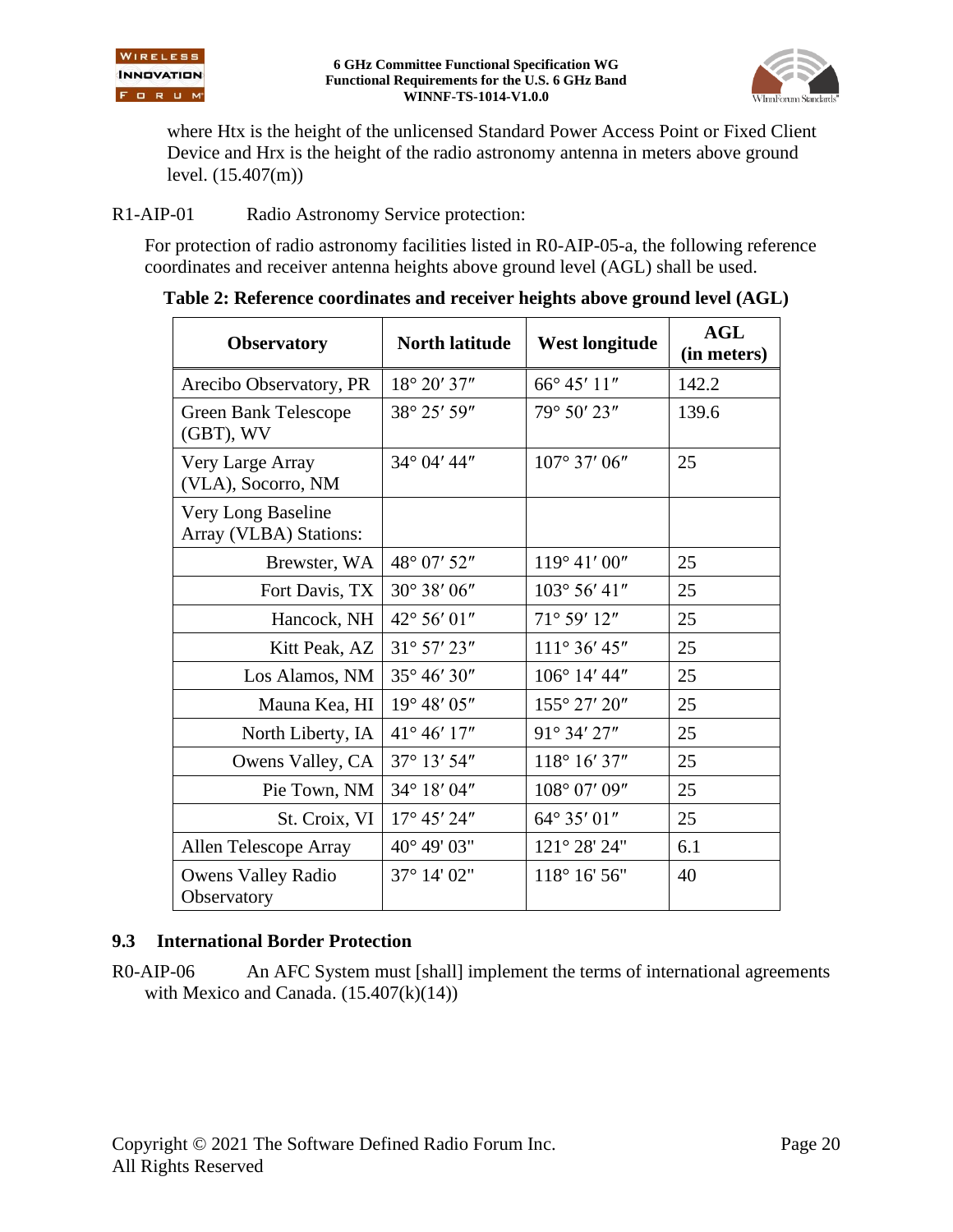

## **Annex A (Normative): 3GPP Specific Features (Optional)**

#### **A.1 Description**

This annex provides requirements for 3GPP specific features. In this section, unless otherwise specified, Standard Power Devices refer to those employing 3GPP based radio access technology for operations in the 6 GHz band.

#### *A.1.1 NRU1: 3GPP-defined 6 GHz Channel*

An NRU1 feature enables an AFC System and a Standard Power Devices to support 3GPPdefined 6 GHz channels (e.g., channels within the 3GPP-defined n96 band [\[n.12\]](#page-7-11)[\[n.13\]\)](#page-7-12).

The support of this feature is optional for AFC System and Standard Power Devices.

#### **A.2 Use for Operations not impacting Part 15 Subpart E Regulatory Compliance**

Requirements for the NRU1 feature in this section need to be considered in the protection of fixed service receivers and radio astronomy service facilities in accordance with the technology neutral requirements specified in the main body of this technical specification.

#### *A.2.1 AFC System General Requirements (AGR)*

R3-NRU1-AGR-01 Support of 3GPP-defined 6 GHz channelization [\[n.12\]](#page-7-11)[\[n.13\]:](#page-7-12) When an AFC System determines and provides a list of Available Channels and the associated maximum power levels pursuant to [R2-AIP-02](#page-18-2) and [R3-AIP-01,](#page-19-0) for a Standard Power Device request based on [R3-NRU1-DGR-01,](#page-21-0) each Channel in the list shall be aligned with 3GPP-defined 6 GHz channelization.

#### *A.2.2 Device General Requirements (DGR)*

<span id="page-21-0"></span>R3-NRU1-DGR-01 Support of 3GPP-defined 6 GHz channelization [\[n.12\]](#page-7-11)[\[n.13\]:](#page-7-12) A Standard Power Device operating under [R3-DGR-01](#page-13-1) shall be able to request from an AFC System that each Channel in the list of Available Channels be aligned with 3GPP-defined 6 GHz channelization.

#### **A.3 Use for Operations that could impact Part 15 Subpart E Regulatory Compliance**

Not applicable for this version of this document.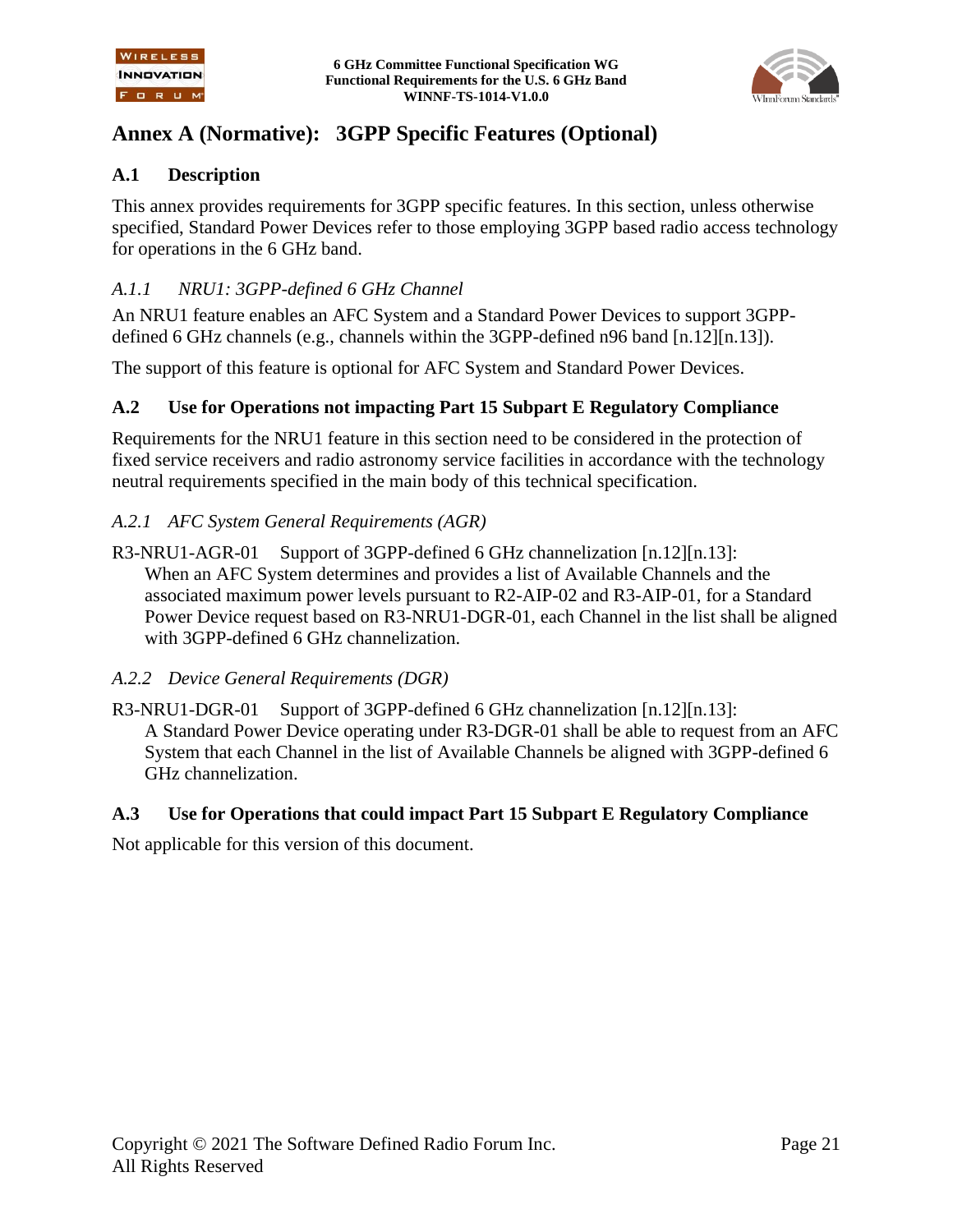

## **Annex B (Normative): IEEE 802.11ax Specific Features (Optional)**

#### **B.1 Feature Description**

This annex provides requirements for the support of IEEE 802.11ax specific features [\[i.4\].](#page-8-5)

In this release of the specification, all mandatory and optional requirements for IEEE 802.11axspecific features are found in the Wi-Fi Alliance AFC System to AFC Device Interface Specification [\[n.14\].](#page-7-13)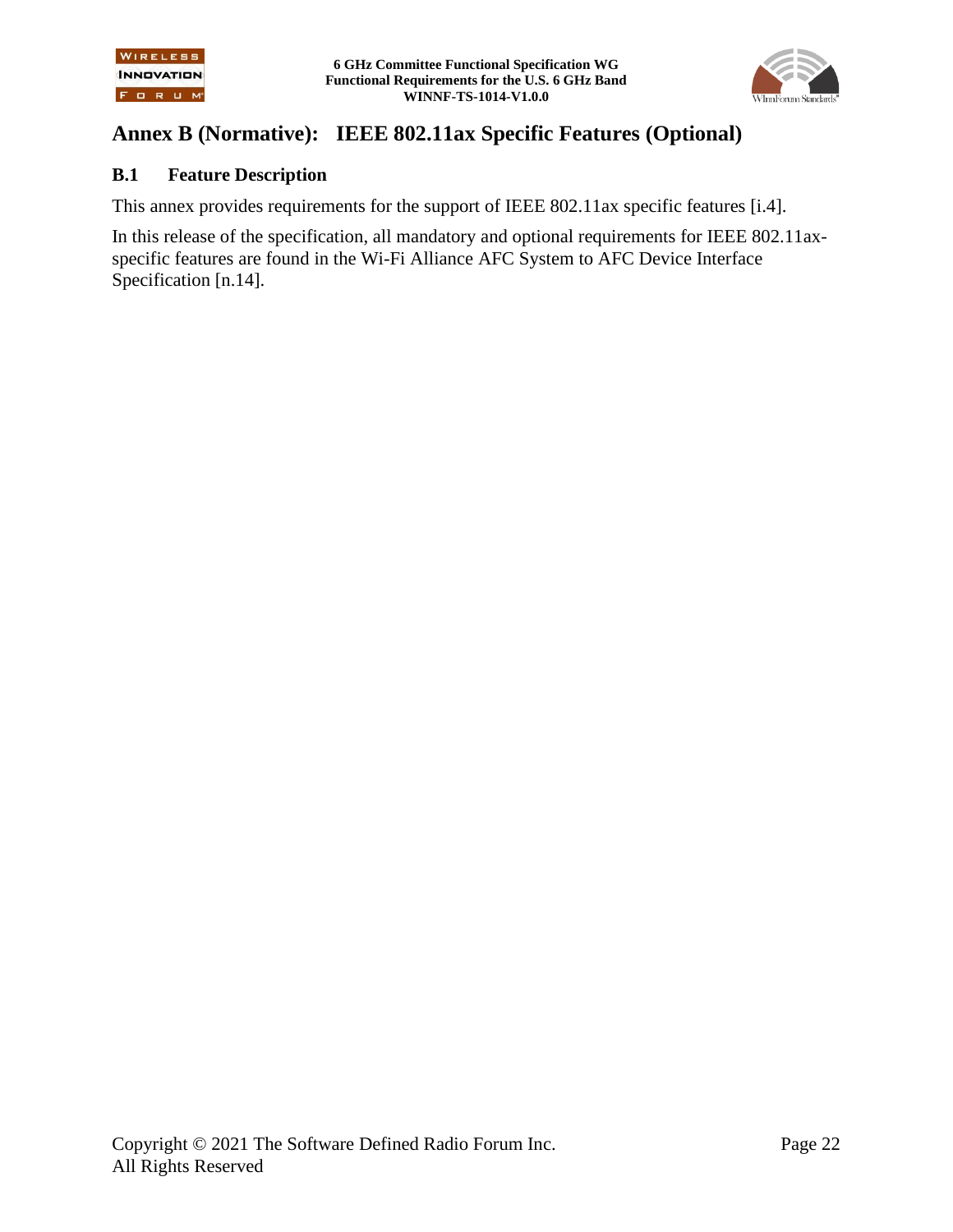

## **Annex C (Informative): AFC System Operator Certification Procedure Information**

The FCC has provided the information about the certification procedure for AFC System Operators in its Public Notice [\[i.7\].](#page-8-6) The descriptions below can be found in the Public Notice and are shown for informational purpose only.

- As specified in the 6 GHz Report and Order [\[n.3\],](#page-7-5) OET will follow a multistep process to approve AFC Systems in which each prospective AFC System Operator must demonstrate its ability to perform the required functions pursuant to the Commission's 6 GHz unlicensed rules [\[n.1\].](#page-7-0) [\(\[i.7\],](#page-8-6) Paragraph 7)
- We request that parties interested in becoming an AFC System operator as part of the initial evaluation process submit their proposals no later than November 30, 2021. [\(\[i.7\],](#page-8-6) Paragraph 7)
	- o The AFC System proposals must describe how the prospective AFC System Operator will comply with the requirements and core functions described in Section 15.407(k) of the Commission's rules [\[n.1\]](#page-7-0) and the 6 GHz Report and Order [\[n.3\].](#page-7-5) [\(\[i.7\],](#page-8-6) Paragraph 9)
	- o The public will then have an opportunity to review and comment on these proposals, including on each prospective operator's fitness to operate an AFC System as well as the technical and operational description of each proposed AFC System. Comments on these proposals must be submitted by December 21, 2021. [\(\[i.7\],](#page-8-6) Paragraph 7)
	- o OET will review all proposals submitted by November 30, 2021 concurrently and with equal priority. Proposals submitted after this date will be considered by OET, but they may not be considered concurrently with proposals submitted by November 30, 2021. For any proposal received after November 30, 2021, OET will issue a public notice announcing receipt of the proposal and establishing a period for the public to review and comment on the proposal. [\(\[i.7\],](#page-8-6) Paragraph 7)
- Proposals will not be considered mutually exclusive and OET will conditionally approve as many proposals as are found to satisfy all AFC System requirements. [\(\[i.7\],](#page-8-6) Paragraph 7)
- Applicants who receive a conditional approval will then be required to allow access to their AFC System for a public trial period to provide interested parties an opportunity to check that it provides accurate results. [\(\[i.7\],](#page-8-6) Paragraph 8)
	- $\circ$  This trial period shall include thorough testing, both in a controlled environment (e.g., lab testing) and through demonstration projects (e.g., field testing). OET may also require prospective AFC System Operators to attend workshops and meetings as part of the assessment process. [\(\[i.7\],](#page-8-6) Paragraph 8)
- Prospective AFC system operators must comply with all instructions from OET and must provide any requested information in a timely manner. [\(\[i.7\],](#page-8-6) Paragraph 8)